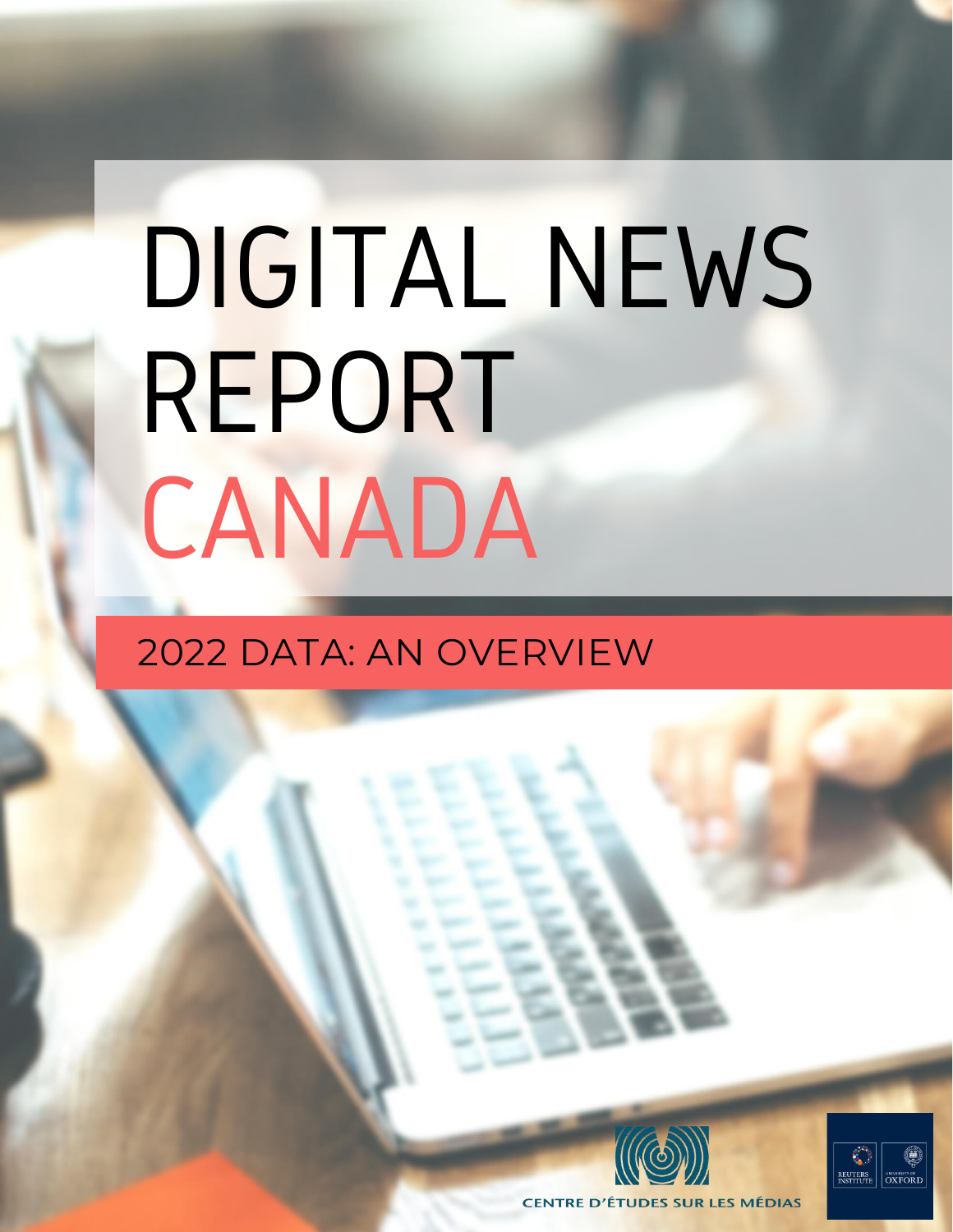#### **PROJECTTEAM: CANADIAN DATA**

Colette Brin<sup>1</sup> Sébastien Charlton<sup>2</sup> Florence Côté<sup>3</sup> Annie Marois<sup>4</sup>

#### **ABOUT**

The Digital News Report (DNR) is an international survey led by the Reuters Institute for the Study of Journalism at the University of Oxford. Covering 46 international markets in 2022, it focuses on the practices and perceptions of news consumers, especially on issues related to online news. The Centre d'études sur les médias (CEM) is responsible for the Canadian component of the survey.

#### **METHODOLOGY**

The DNR is based on an online questionnaire administered by the survey firm YouGov. The Canadian data is calculated from a random sample of 2,012 participants registered with YouGov, including 526 Francophones. An autonomous Francophone sample was subsequently completed to obtain 1,004 participants. The Canadian data was collected from January 21 to February 21, 2022. The results are weighted to represent the country's adult population.

It should be noted that such a survey is likely to under-represent those segments of the Canadian population that do not have access to the Internet: typically, it includes seniors, those with less formal education levels, and people with lower incomes. Up to and including 2020, the questionnaire began with a filter question excluding respondents who had not consumed news in the month preceding the survey. In 2019, new quotas were implemented to mitigate the under-representation of people with a lower level of education. These elements must, therefore, be taken into account when comparing data across multiple years.

*With financial support from:*





*The content of this study is the sole responsibility of the authors and does not necessarily reflect the policy or the point of view of the Department of Canadian Heritage or the Government of Canada*

<sup>&</sup>lt;sup>1</sup> Director, Centre d'études sur les médias.

<sup>2</sup> Coordinator, Centre d'études sur les médias.

<sup>3</sup> Research Assistant, Centre d'études sur les médias.

<sup>4</sup> Research Assistant, Centre d'études sur les médias.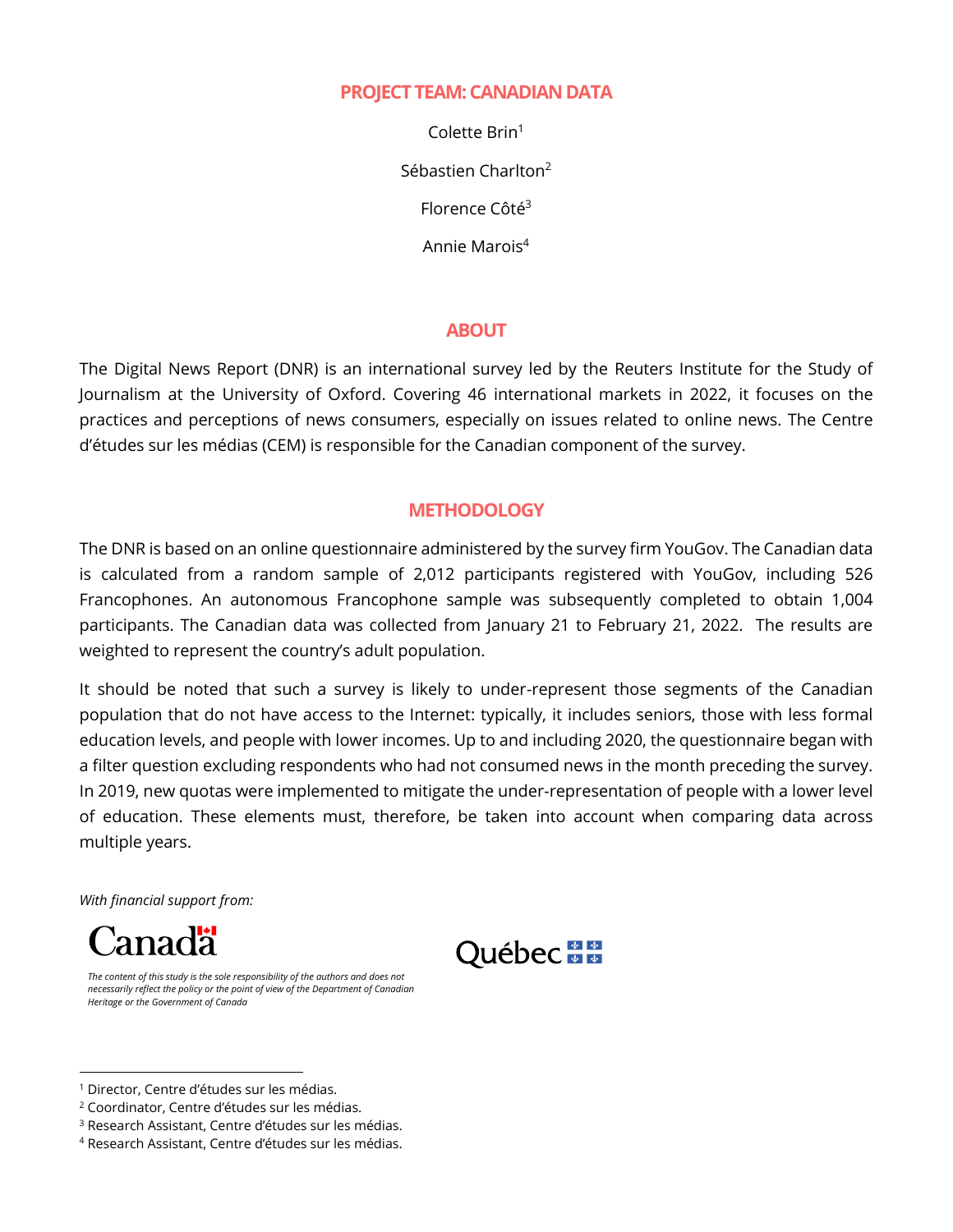## TABLE OF CONTENTS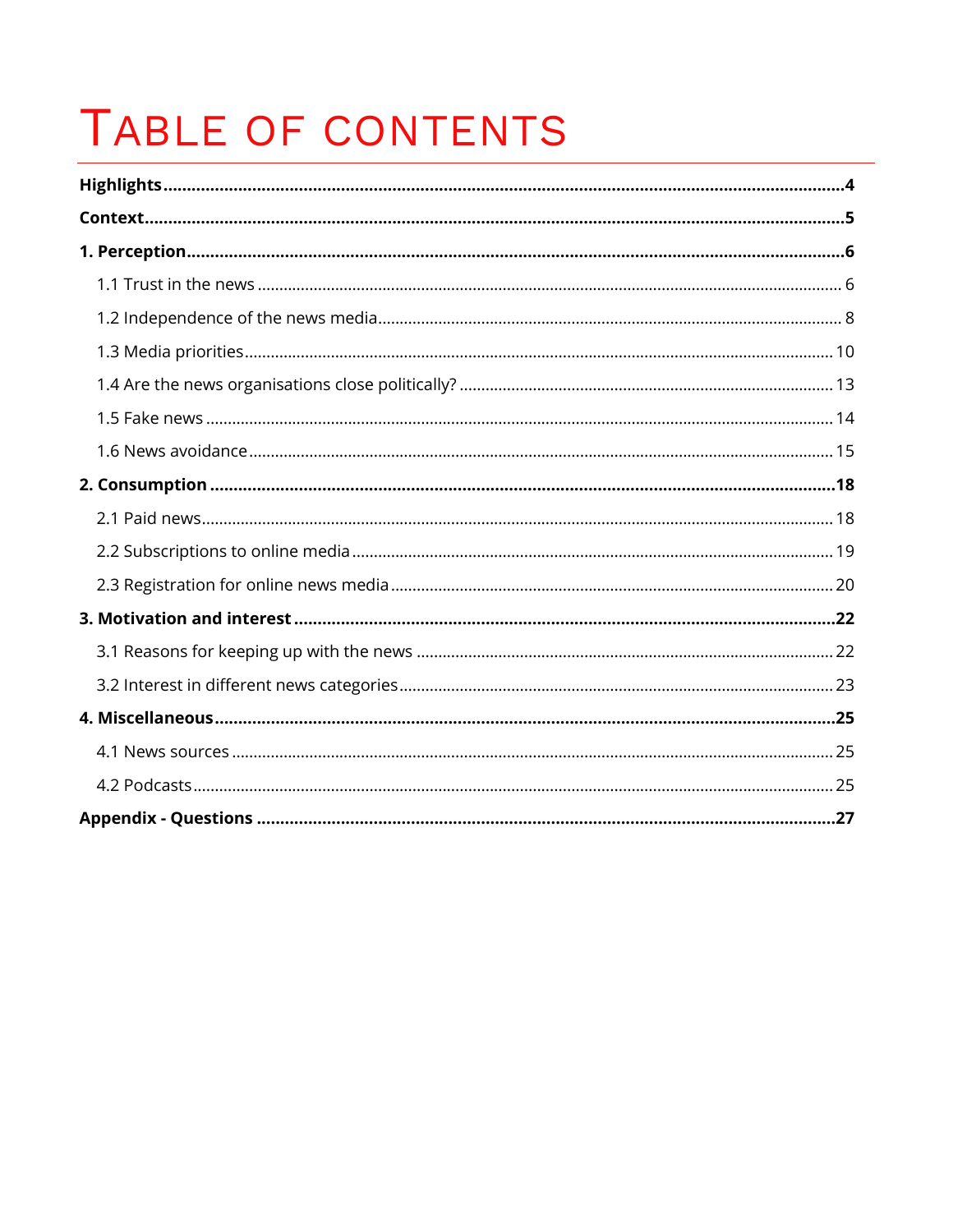## <span id="page-3-0"></span>HIGHLIGHTS

- $\Box$  At 42%, trust in most news most of the time is at its lowest level in the 7 years of Canada's participation in the Digital News Report survey. This amounts to a decrease of 3 percentage points from 2021 and 13 in relation to 2016. The decline can be seen among Francophones (47%, -7 pp versus 2021) and Anglophones (39%, -5 pp) alike.
- $\Box$  27% of Canadians think the news media in their country are independent of undue political influence, and 29% think the same about business influence. Compared to 2017, these figures represent decreases of 10 percentage points in the first case and 9 points in the second. Again, Francophones, at 38% and 37%, respectively, have a more positive perception of the situation than do Anglophones. About a quarter (27% and 25%) of Anglophones think the media are independent from these external influences.
- $\Box$  About half (51%) of respondents think the country's news organisations are very or quite close together politically (Figure 10), a finding slightly more prevalent among Francophones (56%) than among Anglophones (50%). People aged 65 and over and those with a university degree are more likely to think this is the case, as are right-leaning Canadians.
- $\Box$  In 2022, 71% of Canadian respondents said they had at least occasionally tried actively to avoid the news in the recent past, up 13 percentage points from 2019 (58%), the last time this question was asked in the study. This increase is seen among Francophones (67% in 2022, 56% in 2021) and Anglophones (73% in 2022, 59% in 2021). Slightly more women are actively avoiding news (74%) than men (67%).
- Increasingly, Canadians are paying for online news or accessing paid online news services: at 15%, a two-point increase over the results of the past two years, this is the highest score so far. Moreover, Francophones (16%) and Anglophones (15%) alike are doing so more than ever before.
- $\Box$  Even though podcast use stagnated in the Canadian results from 2020 to 2021, this practice seems to have resumed its upward trend. In 2022, 36% of respondents across the country said they had listened to at least one podcast in the month preceding the survey (41% of Anglophones and 29% of Francophones), an increase of three points over the previous year.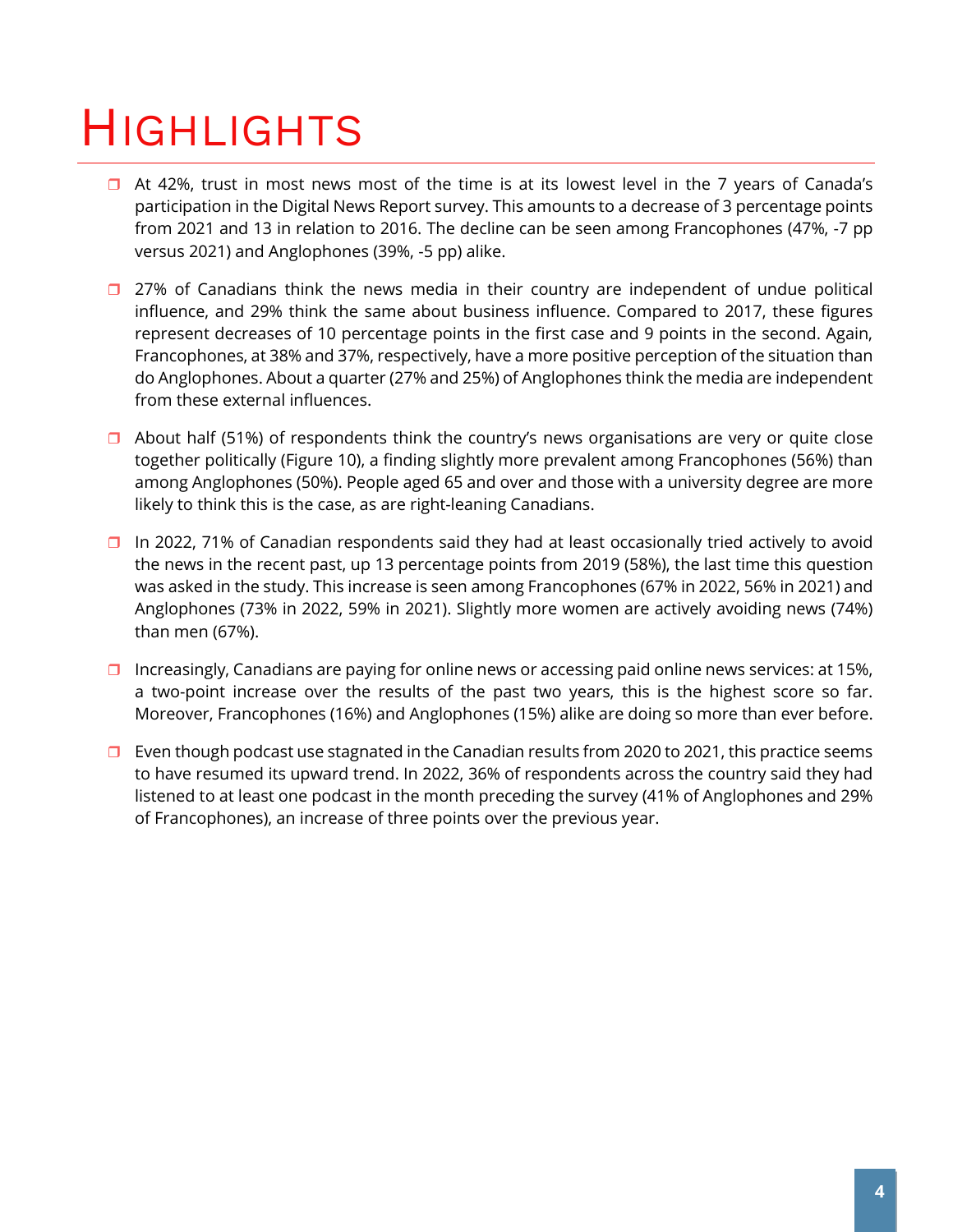## **CONTEXT**

<span id="page-4-0"></span>The respondents in the different countries covered by the survey expressed their opinions in January and February 2022, when many countries, including Canada, were hit by an increase in reported cases of COVID-19 and before Russia's invasion of Ukraine. This was also the moment at which a series of demonstrations and blockades called "freedom convoys" by their organisers were taking place in protest of public health measures.

Since the 2020 survey was conducted shortly before health emergencies were declared in North America, starting from 2021 we can observe potential effects of the pandemic context on changes in news-related perceptions and habits in Canada.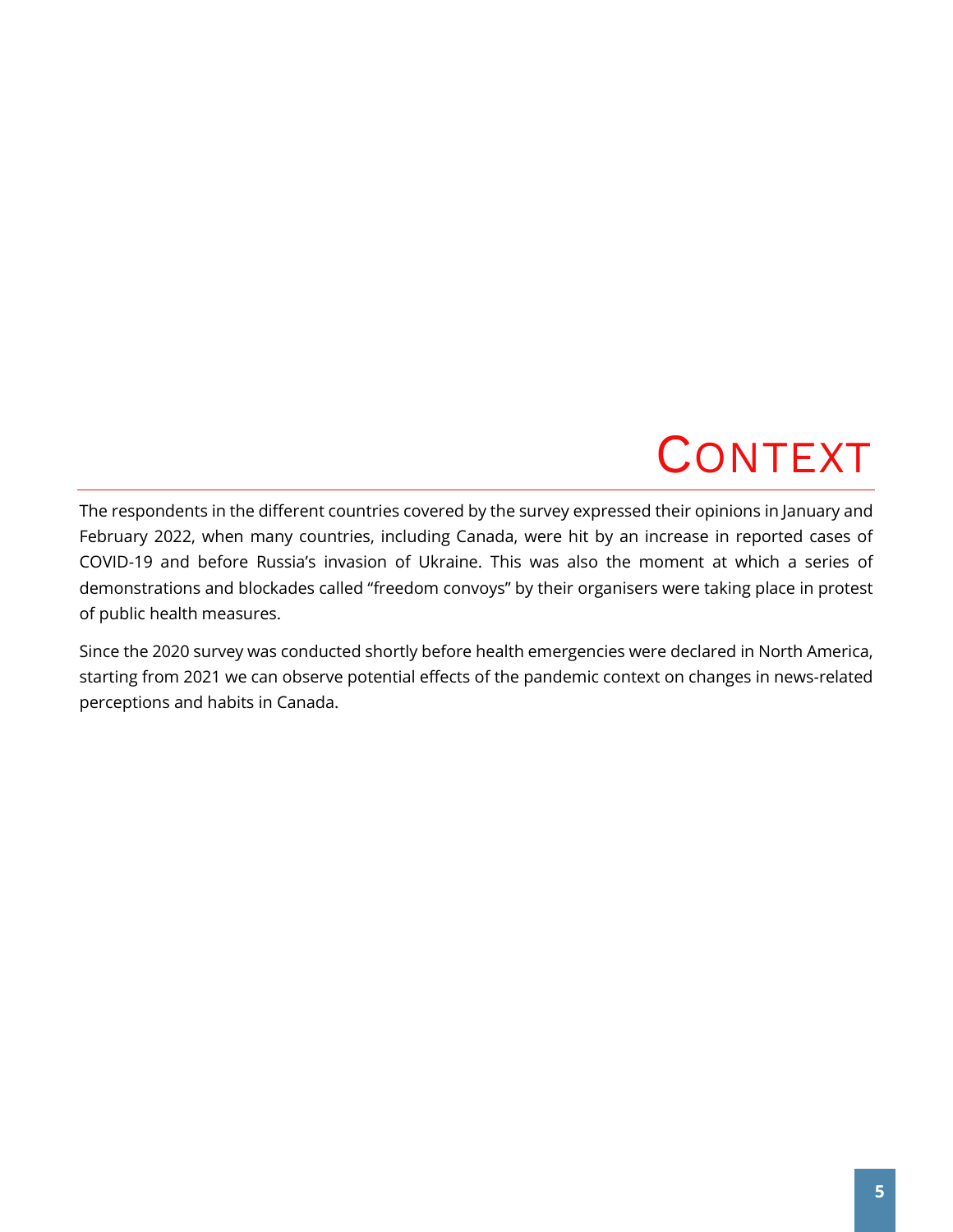## <span id="page-5-0"></span>1. PERCEPTION

### <span id="page-5-1"></span>1.1 Trust in the news

Trust in the news is the lowest it has been since the Digital News Report survey began collecting Canadian data. In 2022, 42% of Canadian respondents said they could "trust most news most of the time," a decrease of 13 percentage points since 2016 and 3 points in relation to 2021. Francophones remain more trusting of the news (47%, -7 pp versus 2021) than Anglophones (39%, -5 pp), but in both cases these are the lowest scores obtained so far. Even though trust is significantly lower than in countries such as Finland (69%) or Germany (50%), the Canadian results still compare favourably with those of Great Britain (34%), France (30%) and the United States (26%).

Figure 1 relates trust in most news to trust in most news consumed. In both cases, trust is declining. On a year-over-year basis and across countries, respondents have greater trust in the news they consume (48% in Canada in 2022, -3 pp) than in the news in general.



**Figure 1.** Change in Anglophone and Francophone Canadians' trust in most news most of the time (2016 to 2022) and most news they consume (2017 to 2022). *In 2022, Canadians: n=2,012; Anglophones: n=1,486; Francophones: n=1,004.*

Even though, in 2022, trust in the news is at similar levels for Canadian men (41%, -4 pp) and women (42%, -4 pp)<sup>5</sup>, the most marked decline in trust is seen among Francophone men, whose score fell from 56% in 2021 to 46% in 2022 (-10 pp).

<sup>5</sup> Our data does not allow for a non-binary categorization of gender identity.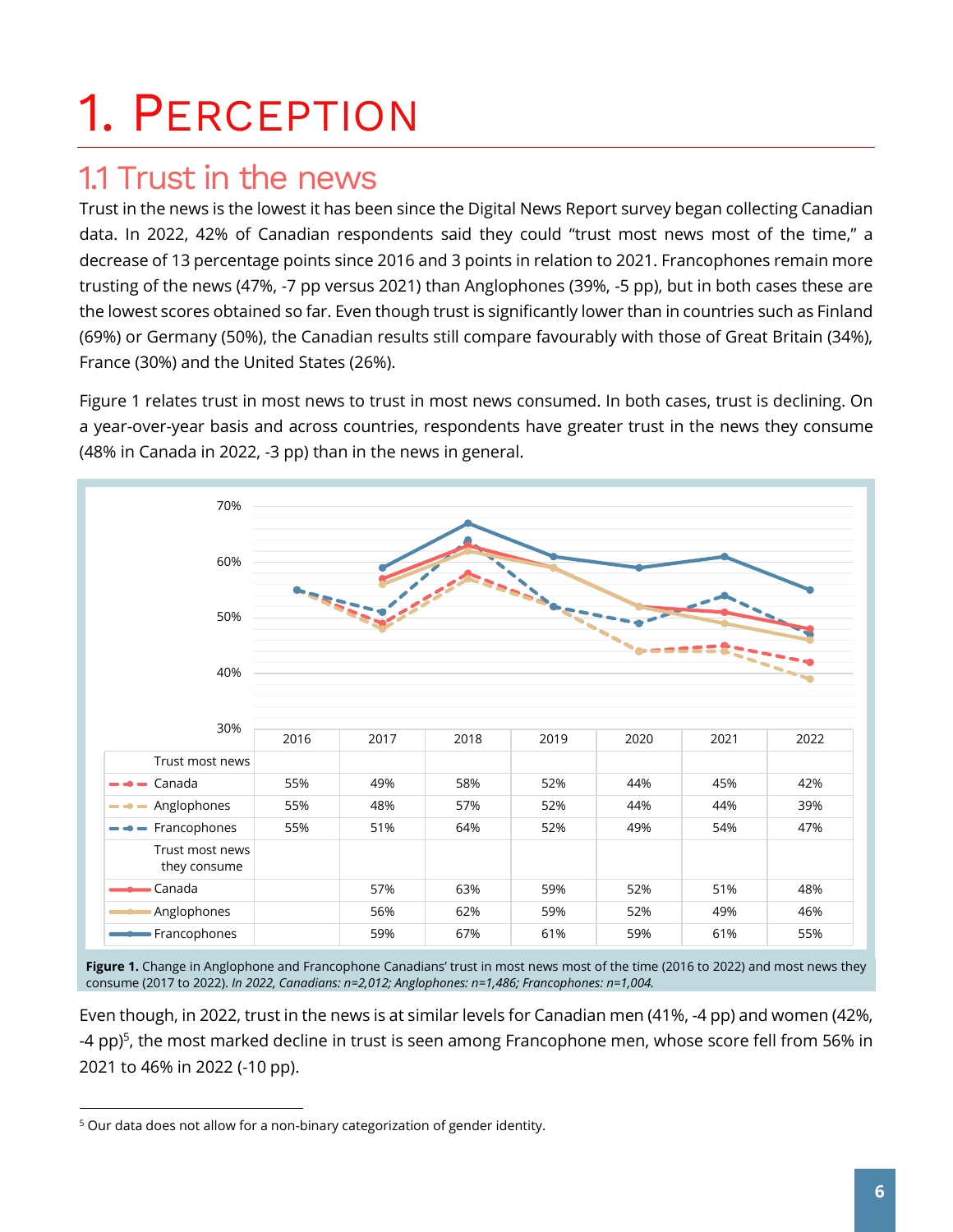

**Figure 2.** Share of positive answers by Anglophone and Francophone Canadians, according to gender, to the statement: "I think you can trust most news most of the time." *In 2022, men: n=957(c), 721(a), 443(f); women: n=1,055(c), 765(a), 561(f).*

In 2022, as has generally been the case since 2016, adults under the age of 35 are less likely to trust the news (31%) than their elders (46%). Among Anglophones, trust is below 50% for all age groups (Figure 3). This score is at its lowest for those under 35 (32%) but stabilizes around 42% starting with the 35-44 age group.

As for Francophones, trust in the news increases significantly with age: 55% of Francophones aged 35 and over trust the news, including 63% of those aged 55-64 and 64% of those aged 65 and over.



Figure 3. Share of positive answers by Anglophone and Francophone Canadians, according to age, to the statement: "I think you can trust most news most of the time." *18-24: n=168(c), 122(a), 96(f); 25-34: n=330(c), 281(a), 155(f); 35-44: n=344(c), 298(a), 161(f); 45-54: n=331(c), 284(a), 161(f); 55-64: n=364(c), 216(a), 189(f); 65+: n=475(c),285(a), 242(f).*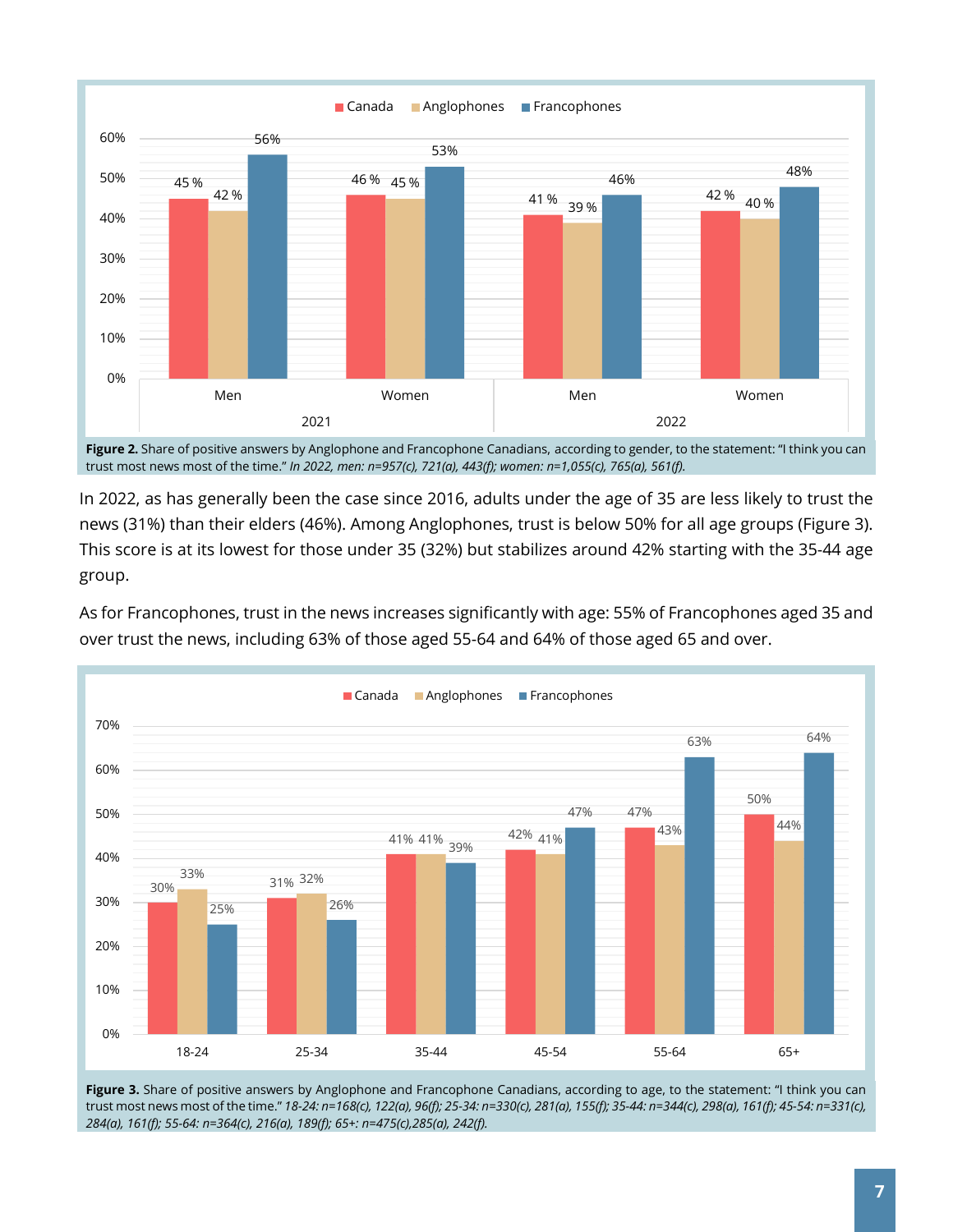In our previous summaries, we noted two distinct trends in the connection between trust and stated political orientation. First, right-leaning Anglophones were more mistrustful of the news than those leaning to the left. As shown in Figure 4, this phenomenon still obtains this year. For example, one-third (33%) of right-leaning Anglophones say they trust the news versus nearly half (47%) of left-leaning Anglophones.

Second, Francophone respondents who identify with the political right also stood out in previous studies but for their greater trust in the news versus left-leaning Francophones. This is less true in 2022, with Francophones of all political orientations now showing similar results: the left at 51%, the centre at 52% and the right at 50%. In the case of the right and the centre, these figures represent decreases of 15 and 8 percentage points, respectively, from the 2021 results. In contrast, trust is up 7 points among left-leaning Francophones.



Figure 4. Breakdown of Anglophone and Francophone respondents who trust most news most of the time, according to political orientation, in 2021 and 2022. *In 2022, Anglophones: n=289(g), 720(c), 192(d), 285 (dnk); Francophones: n=172(g), 494(c), 91(d), 247 (dnk).*

Finally, we can see connections between Canadian respondents' household income or education and their trust in the news. Members of high-income<sup>6</sup> households (46%) and university graduates (43%) trust the news more than respondents from low-income households (40%) or those without a high school diploma (35%).

## <span id="page-7-0"></span>1.2 Independence of the news media

Trust in the news is not the only area where the results are lower than in previous years, as belief in the independence of the news media has also taken a hit. The proportion of Canadians who think the media

<sup>6</sup> For the purposes of this document, we place high-income households at \$80,000 or more annually, which covers 28% of respondents. Low-income households, which account for 26% of our respondents, earn less than \$30,000 annually, with the intermediate category between these two covering 46% of respondents.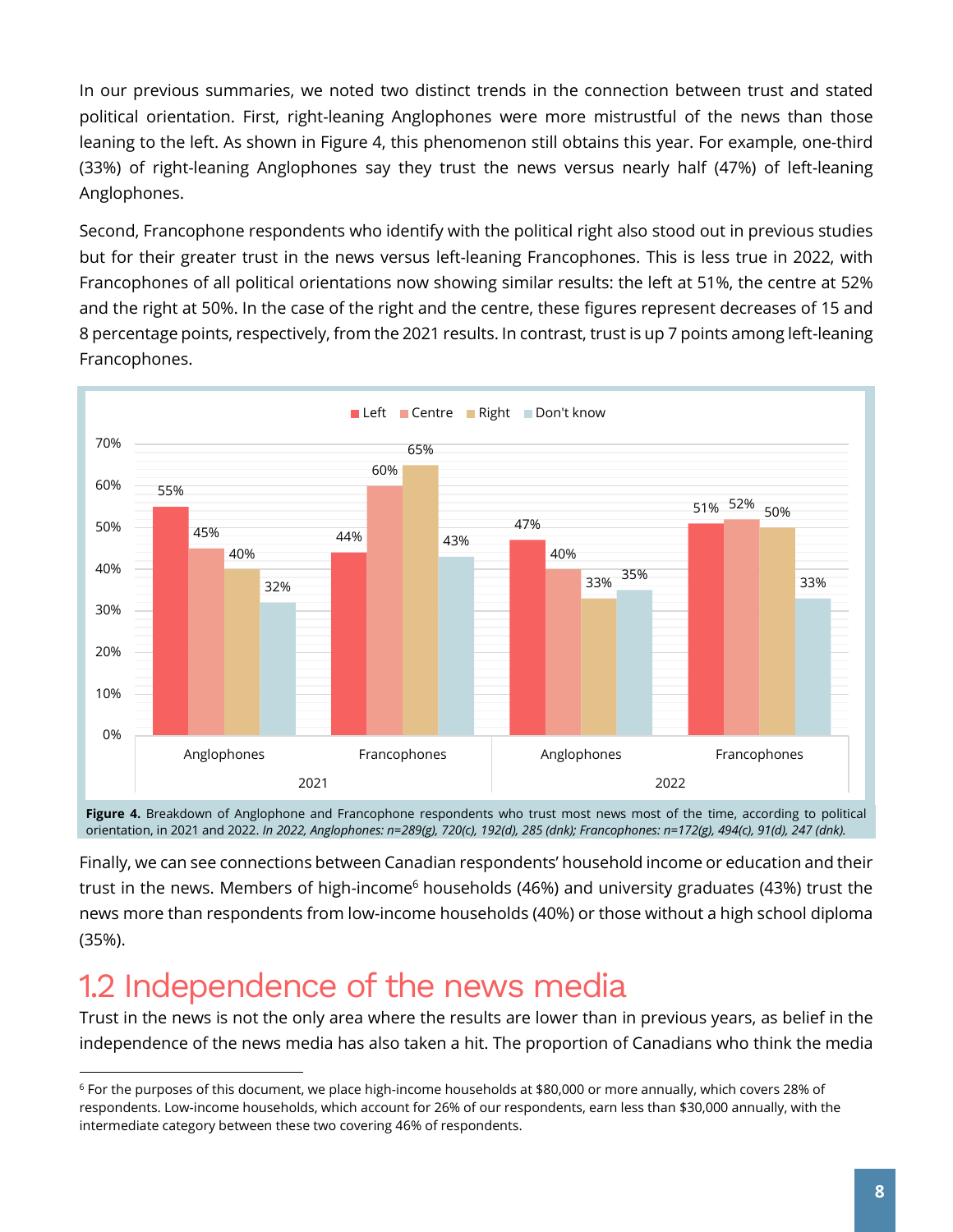are independent of political or government influence or independent of business or commercial influence has plunged: it is down 10 percentage points in the first case and 9 points in the second case since 2017.<sup>7</sup>

Among Anglophones, only 27% of respondents think the media are free from undue political influence and 25% from business influence (Figure 5). However, the results have changed very little for Francophones. They are now more favourable than English-speaking respondents to the idea that news organisations are independent from undue influence by government (38%) or business (37%).



**Figure 5.** Share of Anglophone and Francophone Canadian respondents who agree with the statements "The news media in my country is independent from undue political or government influence most of the time" and "The news media in my country is independent from undue business or commercial influence most of the time." *For the two questions in 2022, Canada: n=2,012; Anglophones: n=1,486; Francophones: n=1,004.*

Only for respondents aged 65 and over do we find as many people agreeing (about 35%) as disagreeing with the idea that the media are independent from political or business influence. Moreover, regardless of language, respondents who identify as right-leaning are more likely to doubt the independence of the news media than those on the left or in the centre (Figure 6). For example, only 18% of Anglophones who identify with the political right think the media are independent of political influence, while 21% share the same opinion about business influence. These figures are 33% and 36%, respectively, for the Francophone right.

 $7$  The question had not been asked since then.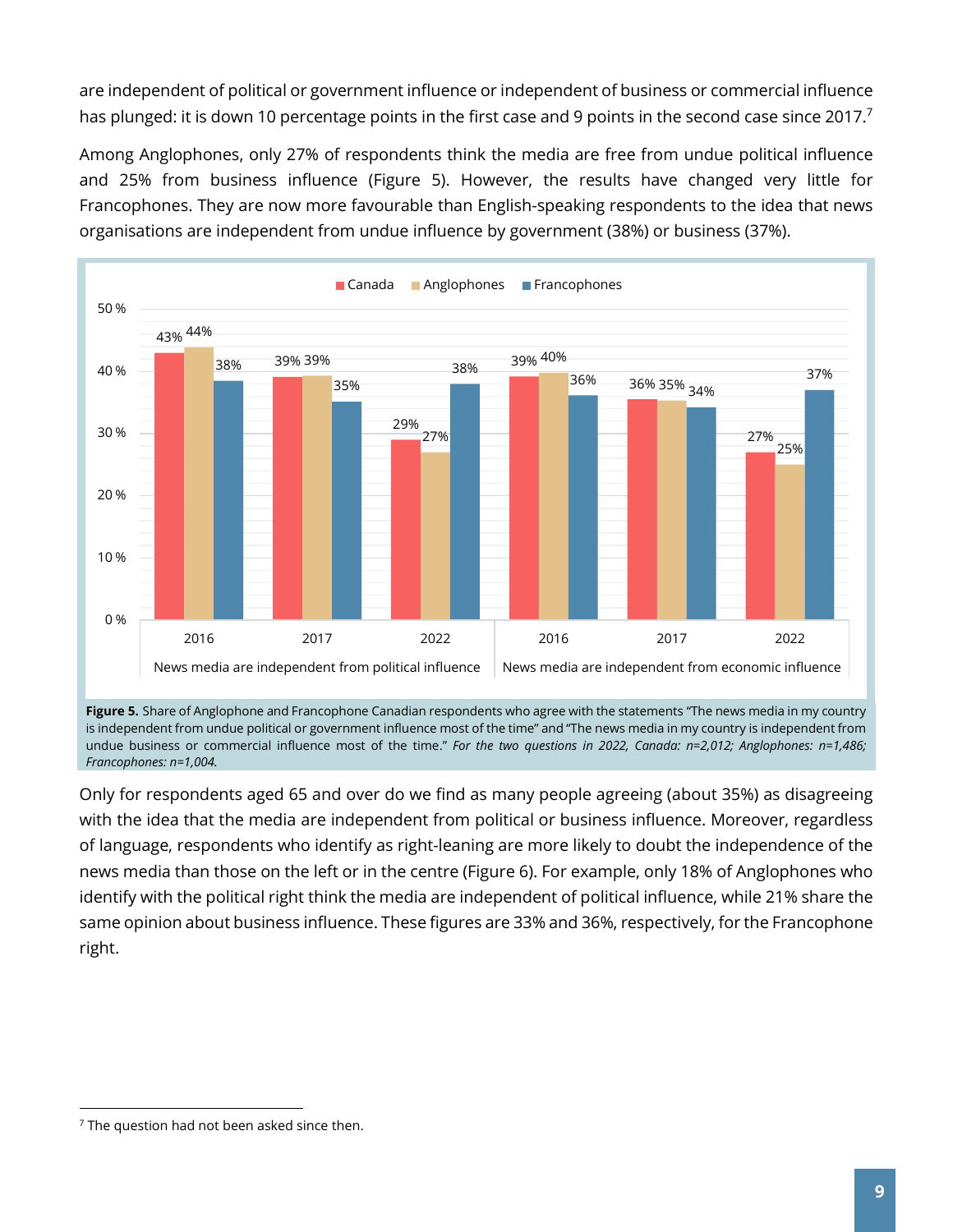

**Figure 6.** Share of Anglophone and Francophone respondents who agree with the statements "The news media in my country is independent from undue political or government influence most of the time" and "The news media in my country is independent from undue business or commercial influence most of the time" according to political orientation. *For both questions, Anglophones: n=289(g), 720(c), 192(d); Francophones: n=172(g), 494(c), 91(d).*

## <span id="page-9-0"></span>1.3 Media priorities

In the same vein, Canadians were also asked whether news organisations put their commercial interests or political views ahead of what's best for society. As can be seen from Figure 6, the results are similar for both questions.

Anglophones are much more likely to think the commercial interests (38%) and political views (36%) of the news media come before what's best for society rather than the opposite (19% for both). Francophones are more divided: 29% say that news organisations prioritize their commercial interests over those of society, and 25% say the opposite. And 26% think the media prioritize their own political views over the interests of society, versus 27% who think the opposite.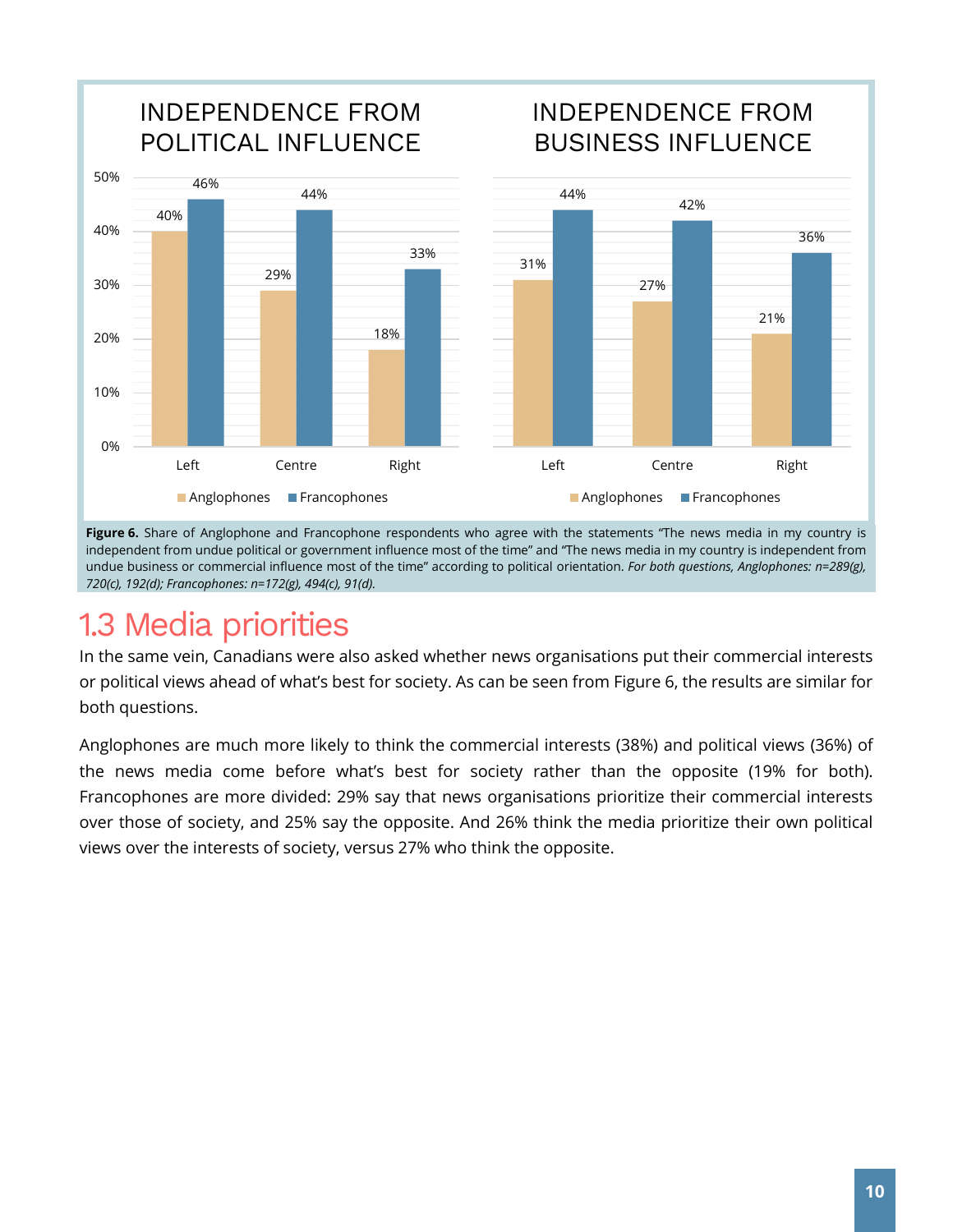

Even though the propensity to think the media put what's best for society first varies little from one age group to another among Anglophones, that is not the case of Francophones, where it is stronger among older people. For example, 18% of Francophone respondents aged 18 to 34 think news organisations put society ahead of their commercial interests, compared to 28% among those aged 35 and over. In contrast, 35% of adults under the age of 35 and 27% of older adults think news organisations favour their commercial interests. Francophones aged 65 and over think a larger number of news organisations put what's best for society ahead of their commercial interests (37%, versus 22%) or their own political views (35%, versus 27%).

Right-leaning respondents are far more likely to think news organisations prioritize their commercial interests over those of society. This is especially true among Anglophones; a majority (52%) share this opinion while only 13% think the news media put society first. Among right-leaning Francophones, 8 percentage points separate respondents who think the news media prioritize their commercial interests (36%) and those who say they prioritize the interests of society (28%); the difference is only 4 percentage points on the left (33% and 29%, respectively). Francophones in the centre are, both languages included,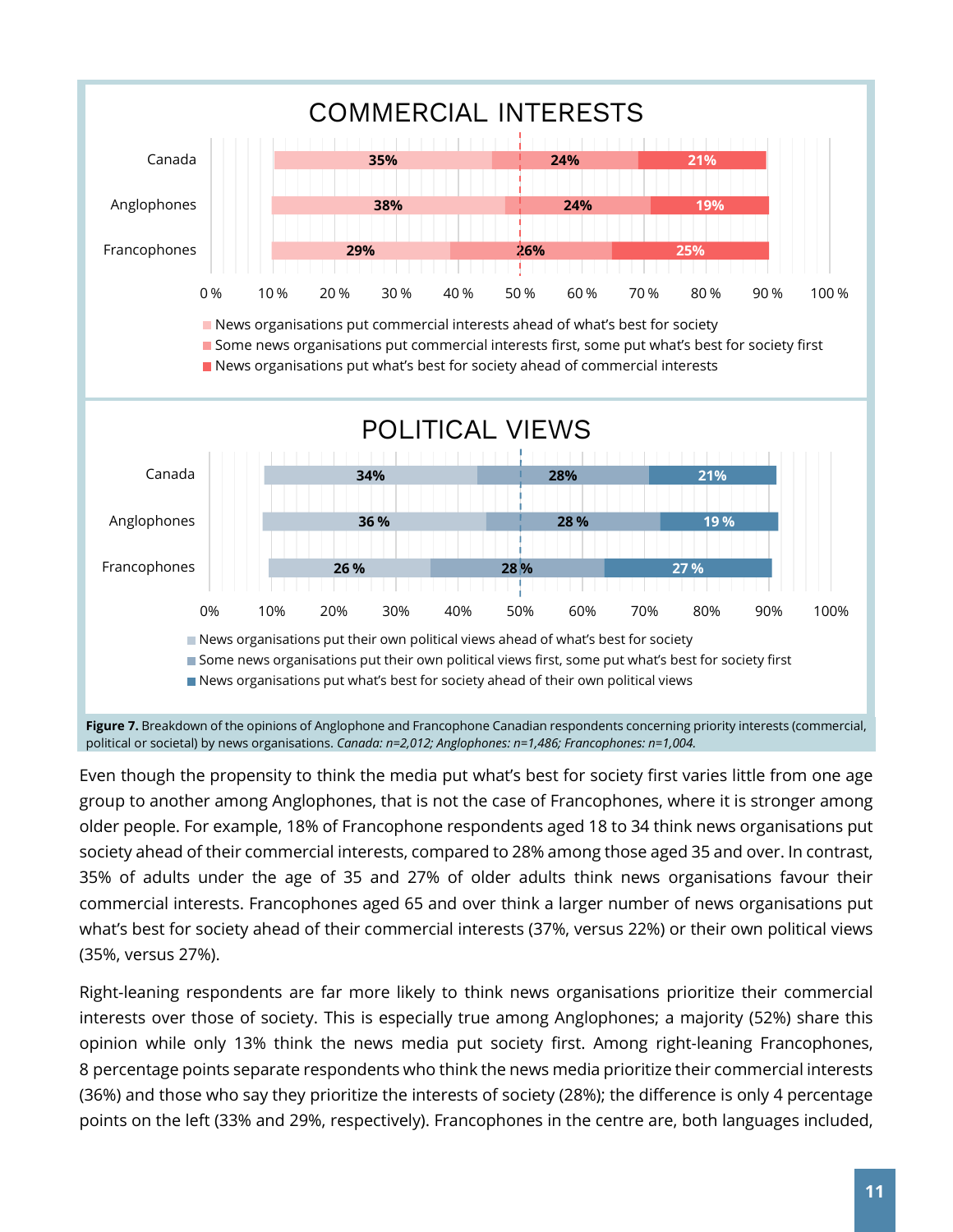the only ones who think in larger numbers that the media put what's best for society (29%) ahead of their commercial interests (26%).



societal) prioritized by news organisations according to stated political orientation. *Anglophones: n=289(g), 720(c), 192(d); Francophones: n=172(g), 494(c), 91(d).*

Even more right-leaning Anglophones (61%) think news organisations put their own political views ahead of what's best for society than they do in the case of commercial interests (52%). But, among Francophones, opinions are very divided and vary little according to political orientation. Those on the right (like those on the left and in the centre for that matter) are even slightly more likely to think the media put what's best for society (33%) ahead of their own political views (27%).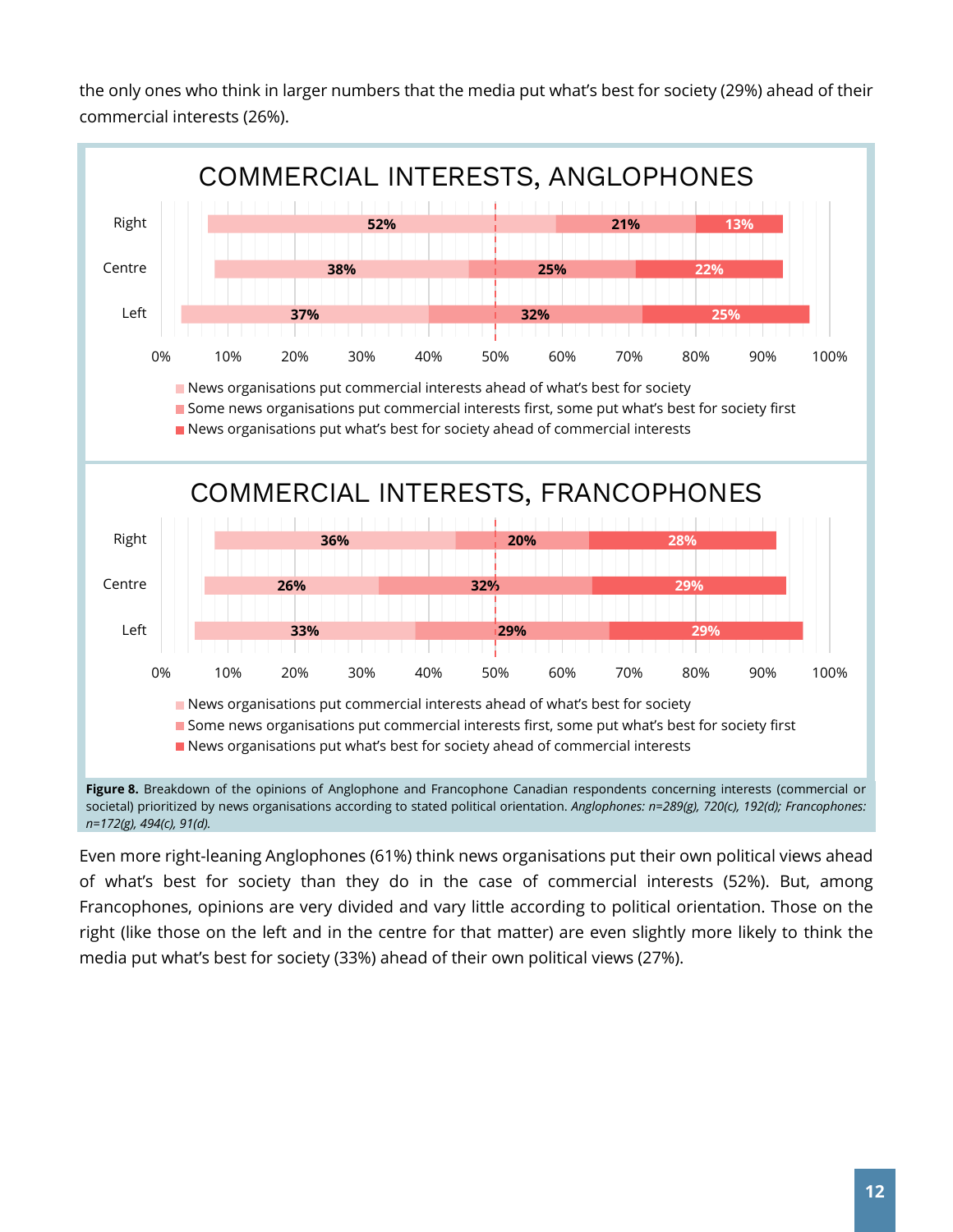

**Figure 9.** Breakdown of the opinions of Anglophone and Francophone Canadian respondents concerning interests (political or societal) prioritized by news organisations according to political orientation. *Anglophones: n=289(g), 720(c), 192(d); Francophones: n=172(g), 494(c), 91(d).*

## <span id="page-12-0"></span>1.4 Are the news organisations close politically?

When Canadians are asked to rate the political proximity of the country's major news organisations, about half (51%) think they are somewhat or very close to one another (Figure 10). This finding is somewhat more common among Francophones (56%) than among Anglophones (50%). Moreover, people aged 65 and over (58%) and those with a university degree (56%) are more likely to think the main media hold similar views, as are respondents who identify with the political right. Thus, 62% of Anglophones of this political stripe and 67% of Francophones consider the main news organisations to be politically close to one another. This impression does not seem entirely separate from trust in the news. Among those who think the major news media are very close politically, trust in most news is only 21%, 21 points lower than for all respondents (42%).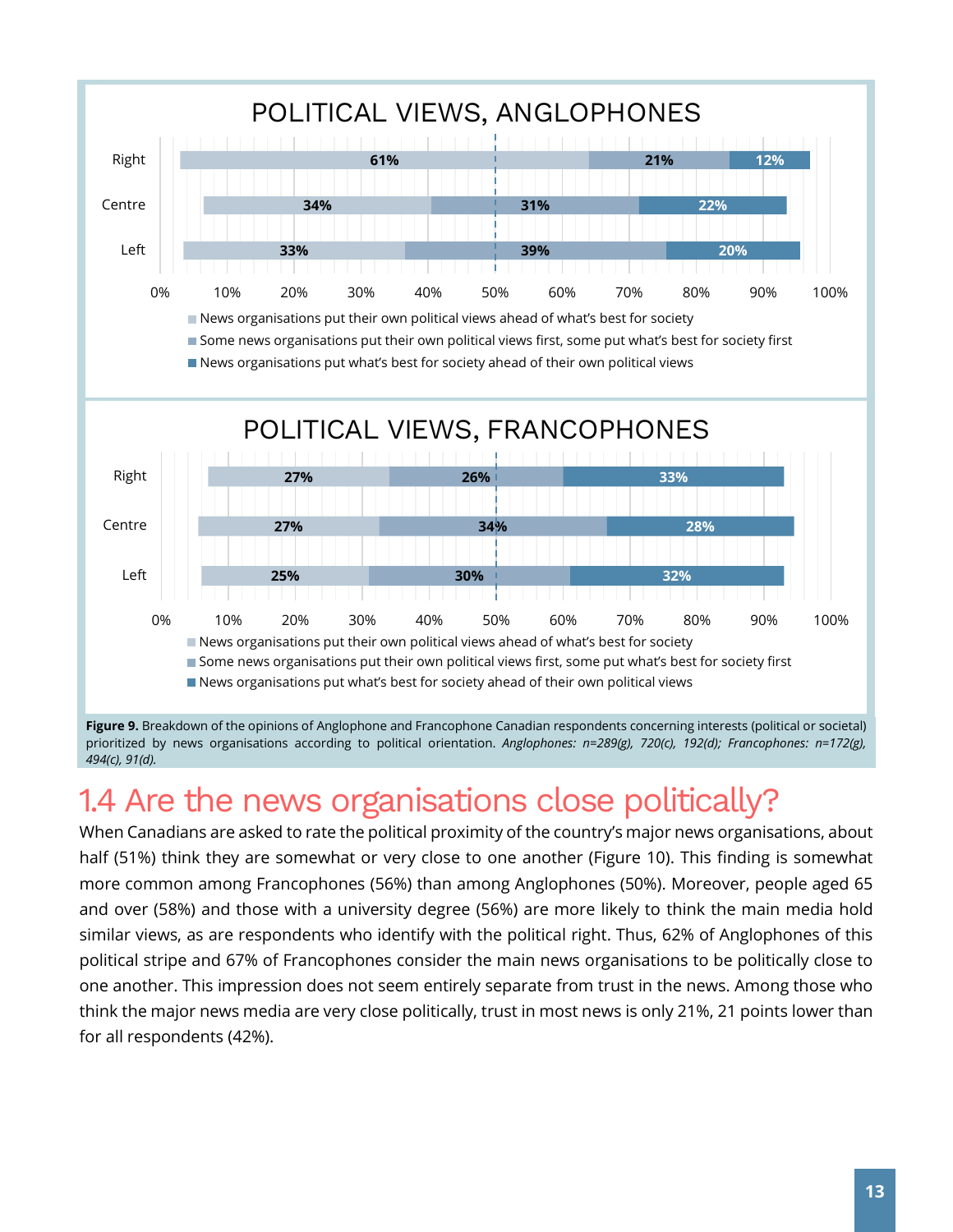

Figure 10. Breakdown of the answers of Anglophone and Francophone Canadian respondents to the question "In your view, how politically close together or far apart are the main news organisations in your country?". *Canada: n=2,102; Anglophones: n=1,486; Francophones: n=1,004.*

## <span id="page-13-0"></span>1.5 Fake news

Even though trust in the news is diminishing, it does not seem to affect Canadians' concern about fake news online. In fact, with 60% of Canadians expressing concern about what is true and what is fake on the Internet in 2022, this amounts to a slight decrease over 2021 (-3 pp). As in the past, Anglophones (63%, -4 pp) are more likely to be concerned than Francophones (48%, -3 pp).



**Figure 11.** Share of Anglophone and Francophone Canadians, in 2021 and 2022, who agree with the statement "Thinking about online news, I am concerned about what is real and what is fake on the Internet." *In 2022, Canada: n=2,012; Anglophones: n=1,486; Francophones: n=1,004.*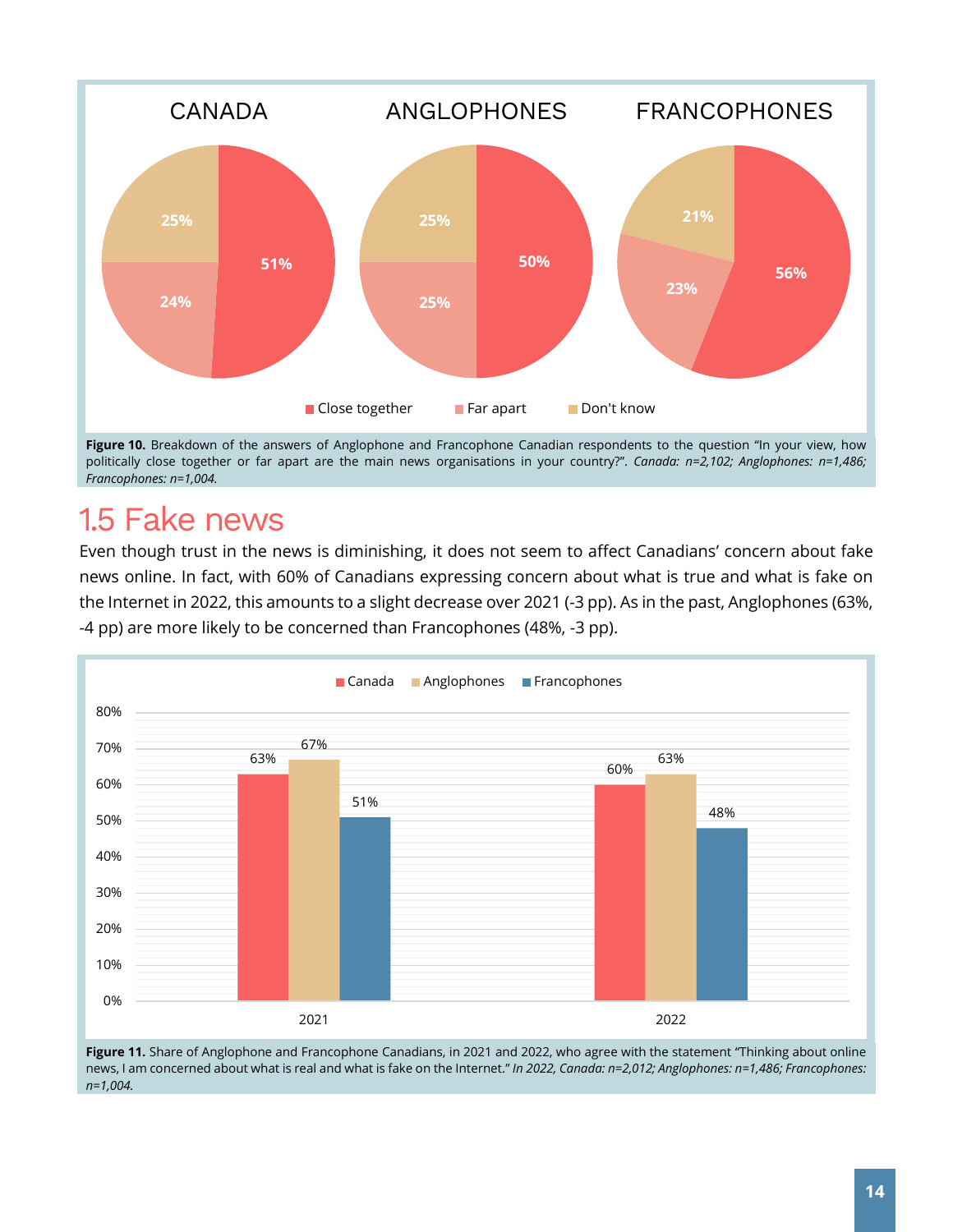More older respondents expressed concern about this matter than younger respondents did. This is the case for 62% of those aged 35 and over, including 67% of those aged 65 and over, while the result is 54% for adults under 35. The distinction between what is true and false online seems less of a concern for Canadians who do not have at least a high school diploma or the equivalent (47%, 32% among Francophones) compared with the rest of the adult population (62%). As for Anglophones, concern about the truthfulness of online news is much more prevalent among those who identify with the political right (70%), while it varies little from one political orientation to another among Francophones.

In 2022, as in 2021, 71% of Canadians (73% of Anglophones and 65% of Francophones) reported having found misleading information about news topics online in the week before the survey. The data changed little from 2021 (Table 1): coronavirus and politics are still the topics about which respondents report the most potential disinformation, at 54% and 39%, respectively. That being said, since last year, there have been slight declines for topics such as politics (-4 percentage points) and celebrities (-5 pp), decreases that can be observed for both language groups.

| <b>Topics</b>                | Canada |       | <b>Anglophones</b> |       | <b>Francophones</b> |       |
|------------------------------|--------|-------|--------------------|-------|---------------------|-------|
| <b>Coronavirus</b>           | 54%    | $+2%$ | 57%                | $+4%$ | 46%                 | 0%    |
| <b>Politics</b>              | 39%    | $-4%$ | 43%                | $-5%$ | 24%                 | $-2%$ |
| <b>Climate change</b>        | 29%    | 0%    | 32%                | 0%    | 17%                 | 0%    |
| <b>Celebrities</b>           | 23%    | $-5%$ | 24%                | $-4%$ | 19%                 | $-4%$ |
| Immigration                  | 21%    | $+1%$ | 23%                | 1%    | 15%                 | 3%    |
| <b>Other health issues</b>   | 21%    | 0%    | 21%                | 0%    | 19%                 | $-1%$ |
| <b>Products and services</b> | 20%    | $-2%$ | 21%                | $-2%$ | 15%                 | 2%    |
| <b>Other</b>                 | 3%     | $+1%$ | 3%                 | $+1%$ | 1%                  | 0%    |
| None of these                | 10%    | 0%    | 9%                 | $-1%$ | 14%                 | $-4%$ |
| Don't know                   | 19%    | 0%    | 18%                | 0%    | 21%                 | $-1%$ |

**Table 1.** Share of Anglophone and Francophone Canadian respondents who saw fake news online on different news topics in the preceding week, in 2022 and 2021. *In 2022, Canada: n=2,012; Anglophones: n=1,486; Francophones: n=1,004.*

### <span id="page-14-0"></span>1.6 News avoidance

In 2022, 71% of Canadian respondents said they had at least occasionally tried actively to avoid the news in the recent past, up 13 percentage points from the 58% recorded in 2019, the last time this question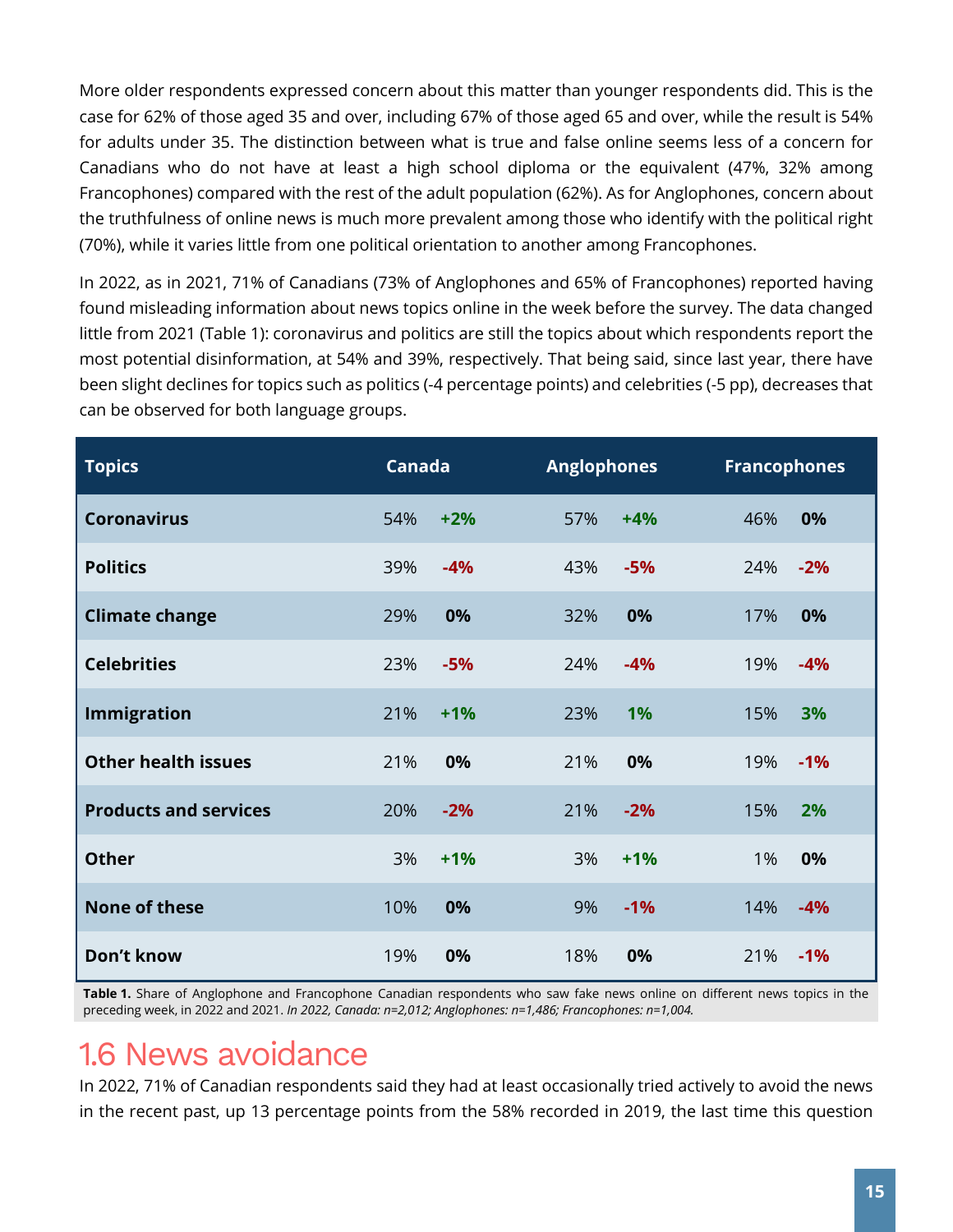was asked in the Digital News Report survey. The increase can be seen among Francophones (67% in 2022 and 56% in 2021) and Anglophones (73% in 2022 and 59% in 2021). Even though we see little difference from one age group to another in the country, slightly more women are distancing themselves (74%) than are men (67%).



**Figure 12.** Breakdown of answers to the question "Do you find yourself trying to avoid news these days?" in 2017, 2019 and 2022 for Francophone and Anglophone Canadians. *In 2022, Canada: n=2,012; Anglophones: n=1,486; Francophones: n=1,004*.

The reasons given for avoiding news at least occasionally vary from one person to the next, but two stand out: the potential negative effect on mood, cited by 47% of people who avoid the news, and excessive coverage of topics such as politics and Covid-19 (46%). Feeling worn out by the amount of news (32%) and considering news untrustworthy or biased (29%) were also cited by more than a quarter of the people who avoid news at least occasionally.

Anglophones (31% versus 21% of Francophones) and men (35% versus 25% of women) are more likely to justify avoiding news on the grounds that it is untrustworthy or biased. Women are more likely to sometimes avoid the news so as not to affect their mood (50% versus 45% of men) or because certain subjects receive excessive coverage (51% versus 42% of men).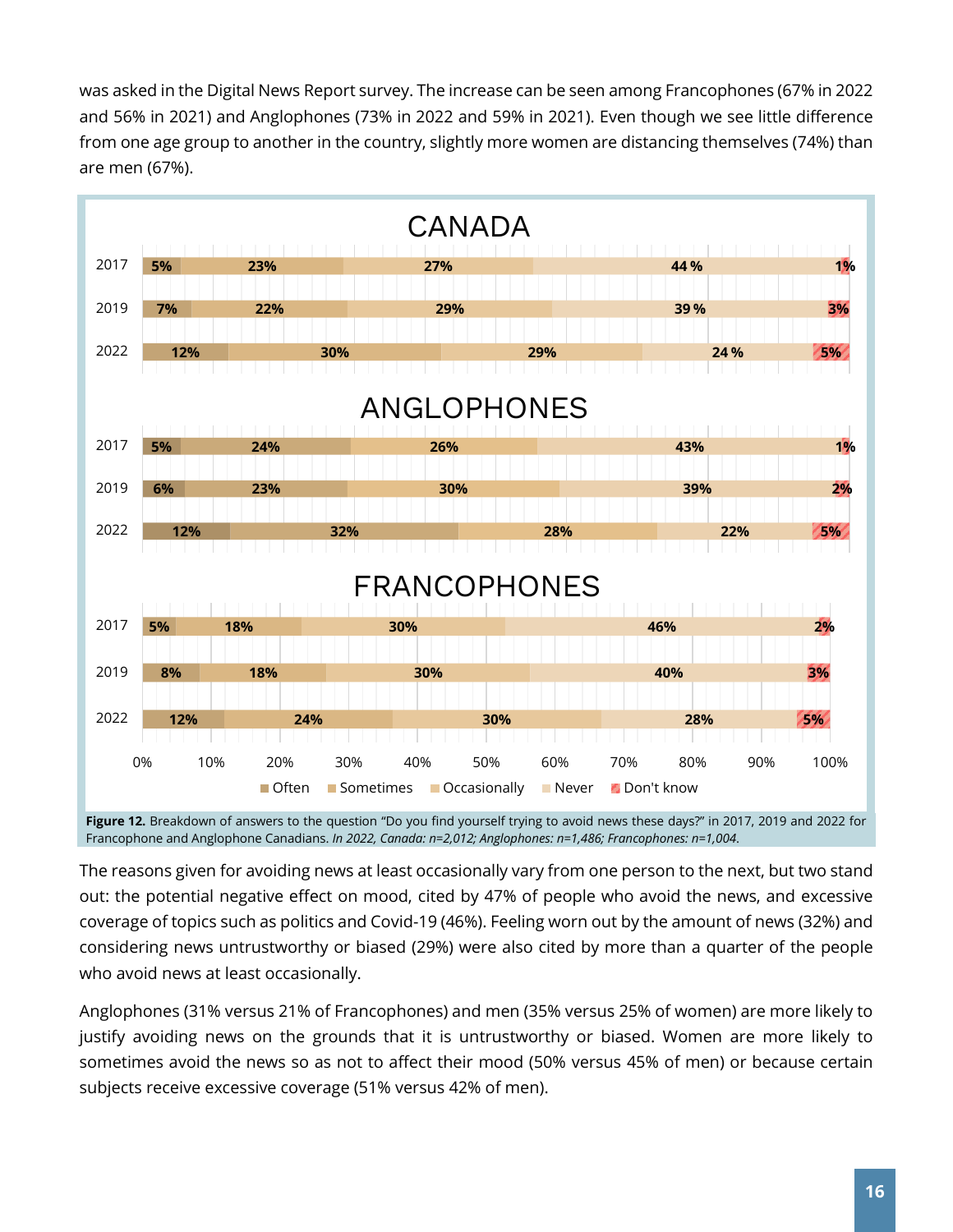The same trends are seen among those aged 35 and over, who, at 49% and 48%, respectively, are also more likely to choose these two explanations than those aged 18-34 (44% and 42%). Adults under the age of 35 are more likely than older respondents to say that the news leads to arguments they would rather avoid (23% versus 13%), that they do not have time for the news (15% versus 9%) or that they have difficulty understanding the news (13% versus 6%).



**Figure 13.** Breakdown of reasons cited by Anglophone and Francophone Canadians for avoiding the news in 2022. *Base: those who say they avoid the news at least occasionally. Canada: n=1,422; Anglophones: n=1,086; Francophones: n=663.*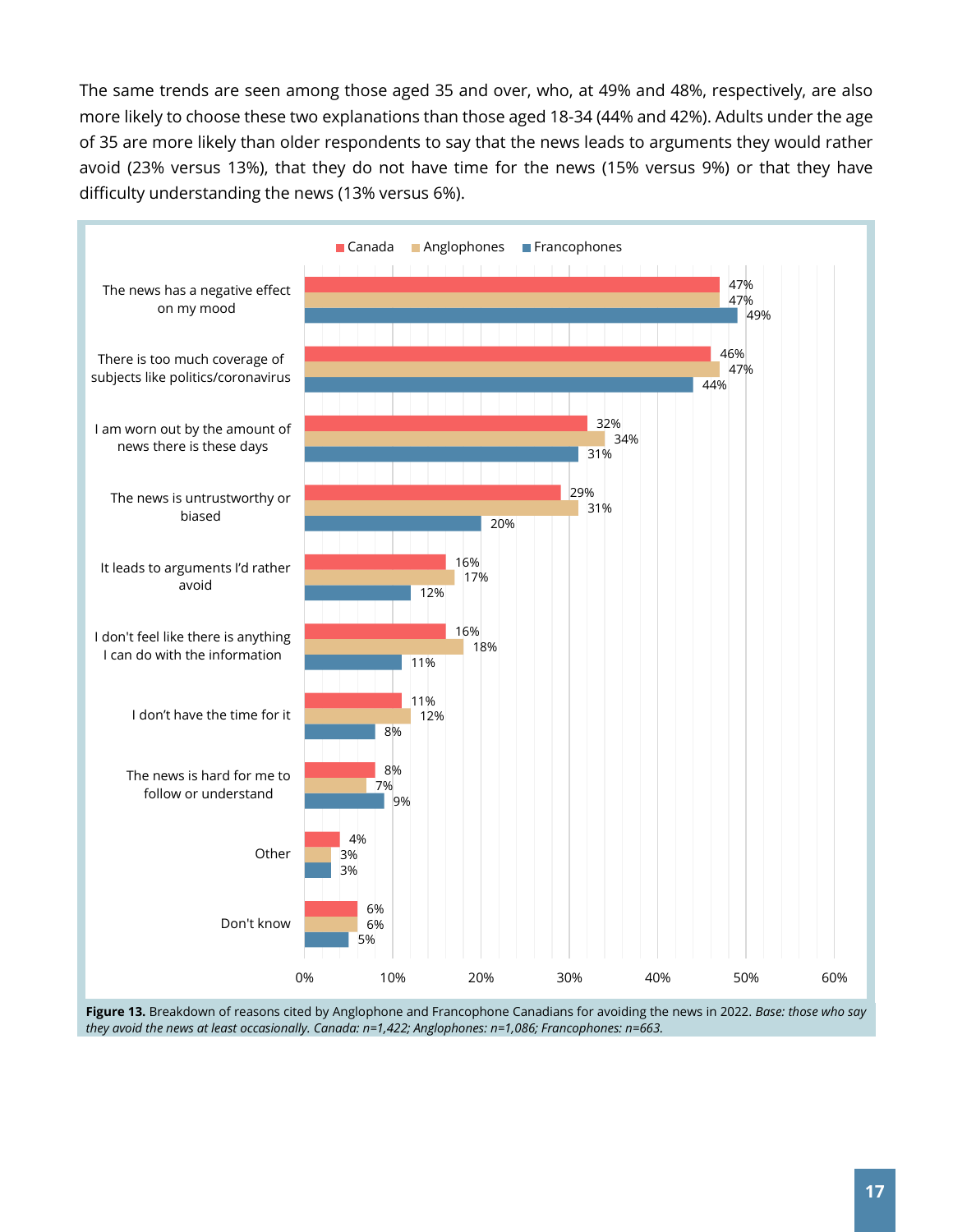## <span id="page-17-0"></span>2. CONSUMPTION

## <span id="page-17-1"></span>2.1 Paid news

Despite declining trust in the news media, payment for online news and access to paid news continue to rise slowly. The share of respondents who pay for online news or access paid online news is 15%, its highest level so far in the country (Figure 14). And, for the first time, this figure is slightly higher among Francophones than among Anglophones. At 16% and 15%, respectively, both of these results are the highest recorded so far.

As in previous surveys, men (19%) and those 18-34 years old (18%) are more likely to pay for online news or to access paid news on the Internet, as are Anglophones (26%) and Francophones (27%) who identify with the political left.



**Figure 14.** Breakdown of Canadian respondents who paid for online news content or accessed a paid online news service in the previous year, from 2016 to 2022. *In 2022, Canada: n=2,012; Anglophones: n=1,486; Francophones: n=1,004.*

Canadians who paid for a subscription or donated to at least one news provider in the past year<sup>8</sup> are also more likely to support multiple news sources than in previous years. Even though nearly half (48%) say they regularly support only one news provider, the same proportion supports more than one: 21% of respondents say they support two sources and 27% support three or more. In 2021, 40% of those who paid such amounts regularly supported more than one source and 13% supported more than two. It should be noted, however, that respondents do not necessarily pay for Canadian news services or news media: the *New York Times* and Apple News+ are among the subscriptions regularly cited.

 $8$  This corresponds to 178 respondents (9%) and excludes, for example, people who paid for specific items, received a subscription as a gift or accessed paid news online through the account of another person, a library or an organisation.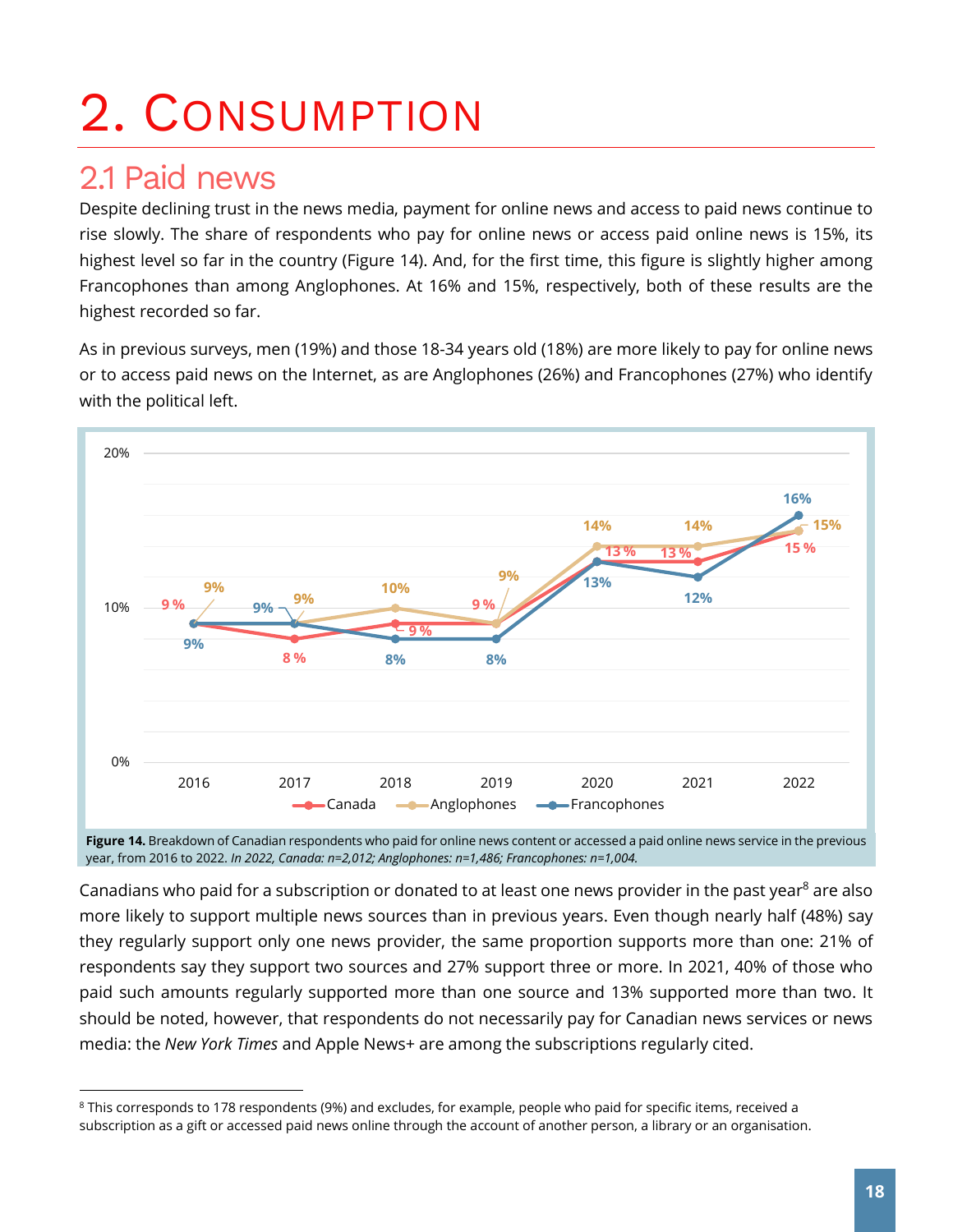## <span id="page-18-0"></span>2.2 Subscriptions to online media

With 9% of Canadians financially supporting news providers in some way with their own money, these services are still far less popular than online music platforms (46%) or movie and TV platforms (71%).



**Figure 15.** Breakdown of Anglophone and Francophone Canadians who pay for an online subscription according to type. *Canada: n=2,012; Anglophones: n=1,486; Francophones: n=1,004.*

Adults under the age of 35 are more likely to spend money for online subscriptions than are older adults. For online news, however, this difference is much smaller than it is for other services, in terms of both percentage points and proportion, as shown in Figure 16 below.

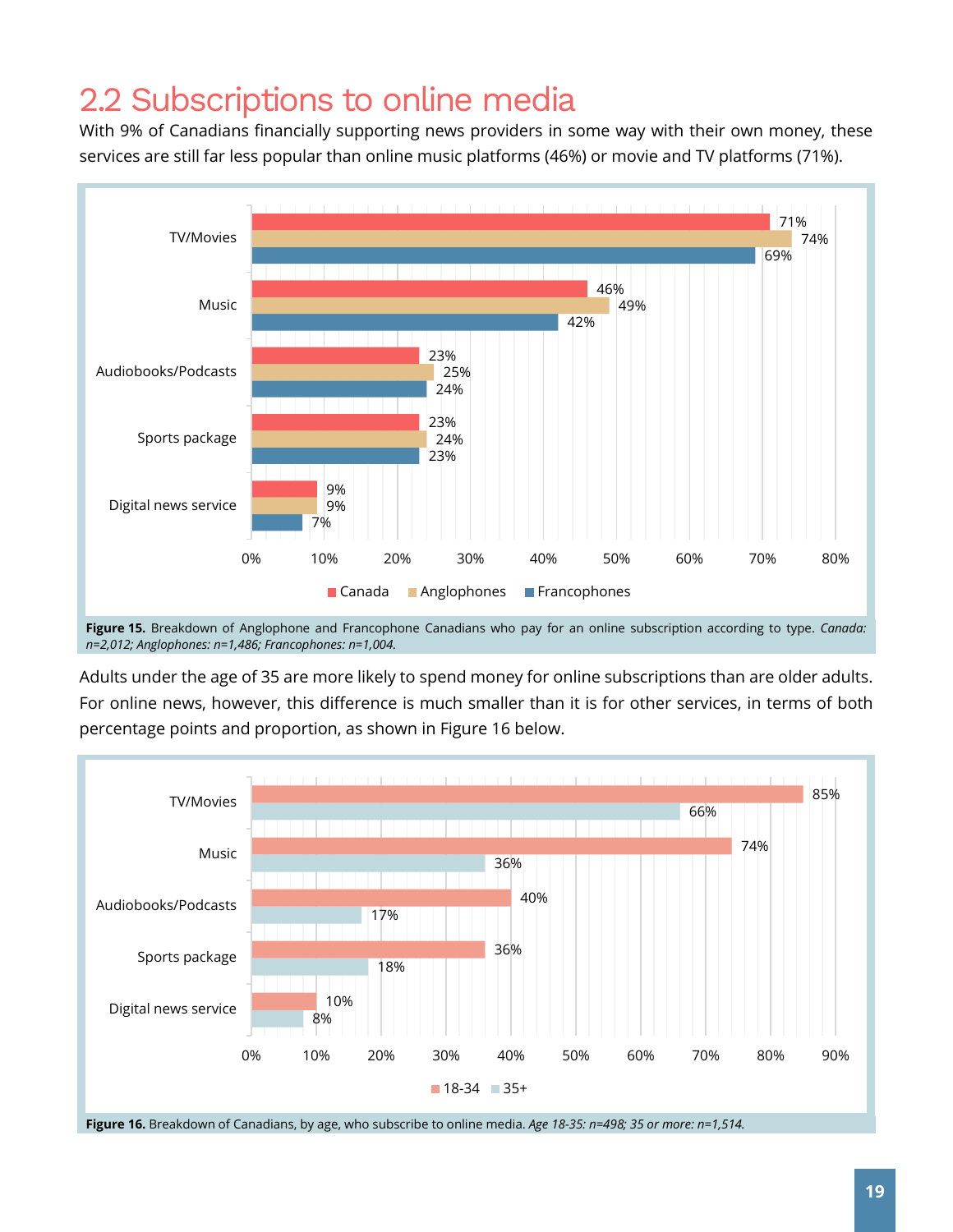Canadian participants in the Digital News Report survey are not yet showing signs of digital subscription fatigue: while more than half of respondents think their number of paid digital media subscriptions will remain the same over the next year (58%), more predict that this figure will increase (19%) rather than decrease (8%), and these figures do not vary much between the two language groups.

## <span id="page-19-0"></span>2.3 Registration for online news media

Some online media, even free ones, require that users create an account to access their content, and 29% of the respondents say they signed up for an online news site in the past year (30% of Anglophones and 27% of Francophones).

This way of accessing news content is more common among those under 35 (38%) than among those aged 35 and over (25%). Respondents on the left of the political spectrum, who are already more likely to pay for online news, are also more likely to sign up for an online news site than those of other political orientations, with scores of 44% among Anglophones and 34% among Francophones.



Only 25% of Canadians trust most news sites to use their personal data responsibly. Those under 35 are slightly more likely to trust them (27%) than those aged 35 and over (24%).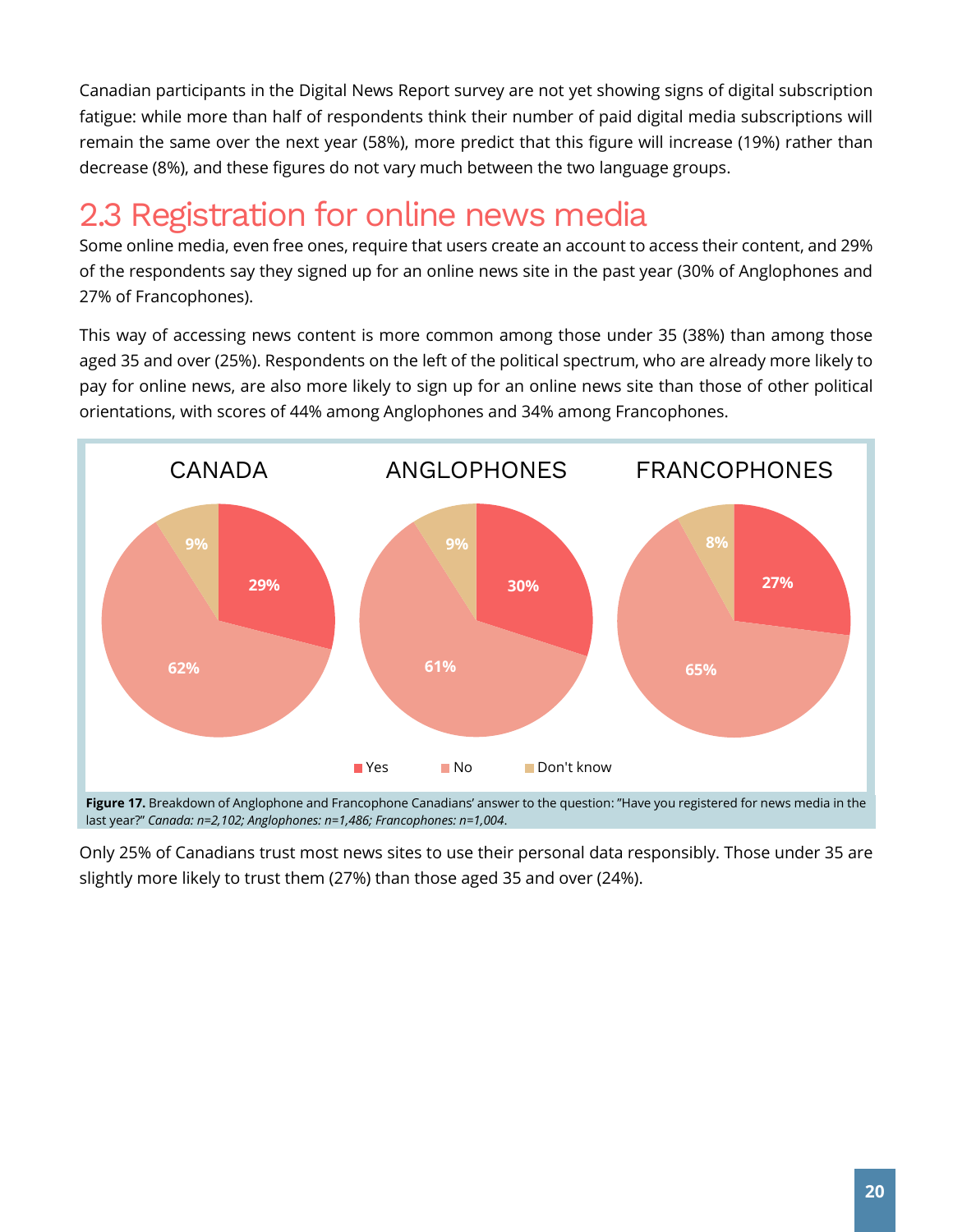

retailers to use their data responsibly. *Canada: n=2,102; Anglophones: n=1,486; Francophones: n=1,004.*

News organizations and journalists can take solace in the fact that distrust of social media sites is even greater, with only 18% trusting them on data privacy. Trust in news sites is similar to the level of trust in online retailers (26%), as shown in Figure 18 above. Those under 35 are more likely to trust social media sites (26%) than those aged 35 and over (15%), but the difference is much larger (11 percentage points) than for news sites (3 pp). These trends are similar for both language groups.



**Figure 19.** Share of Anglophone and Francophone Canadian respondents who trust most news websites, social media sites and online retailers to use their data responsibly, as a function of age group. *Under 35: n=498(c), 403(a), 251(f); 35 and over: n=1514(c), 1083(a), 753(f).*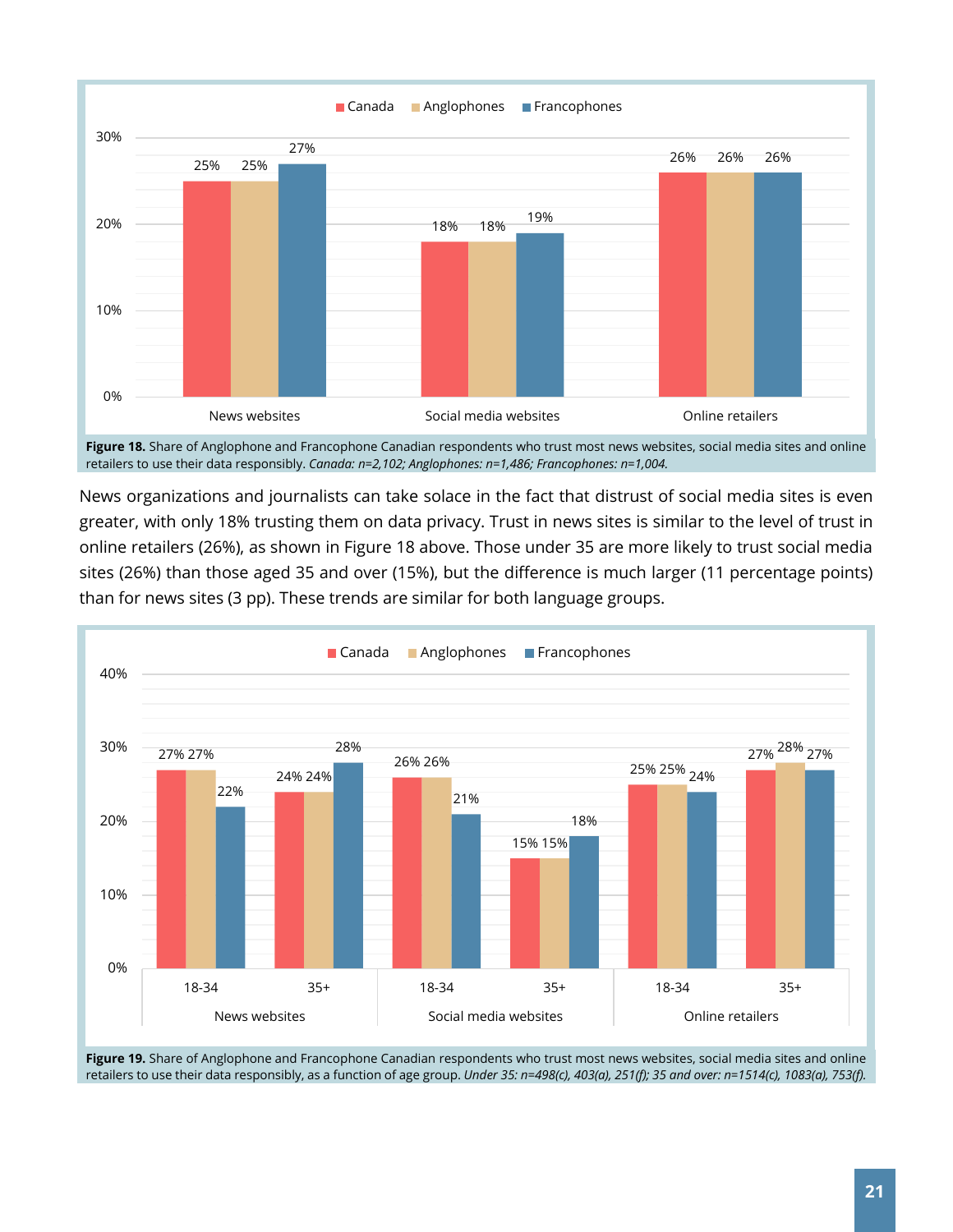## <span id="page-21-0"></span>3. MOTIVATION AND INTEREST

## <span id="page-21-1"></span>3.1 Reasons for keeping up with the news

Despite criticism and wavering trust, Canadians generally continue to keep up with the news. Among the reasons suggested by the Digital News Report survey for doing so, three stand out: the opportunity to learn new things (44%), the duty to be informed (44%), and the feeling that it is important and useful for the respondents personally (41%). As can be seen from Figure 20, the results vary slightly from one age group to another. People aged 35 and over are more likely than younger respondents to cite the duty to stay informed (48%, versus 33% for those 18-34 years old) or the idea that keeping up with the news can help them learn things (46% versus 40%). Conversely, adults under 35 years of age tend to cite the entertainment aspect more often (16% versus 11% of the oldest respondents).



**Figure 20.** Share of Canadians from different age groups who agree with the different answers to the question "Which are the most important reasons for you to keep up with the news? Please choose up to three options." *Canada: n=2,102; Anglophones: n=1,486, Francophones: n=1,004.*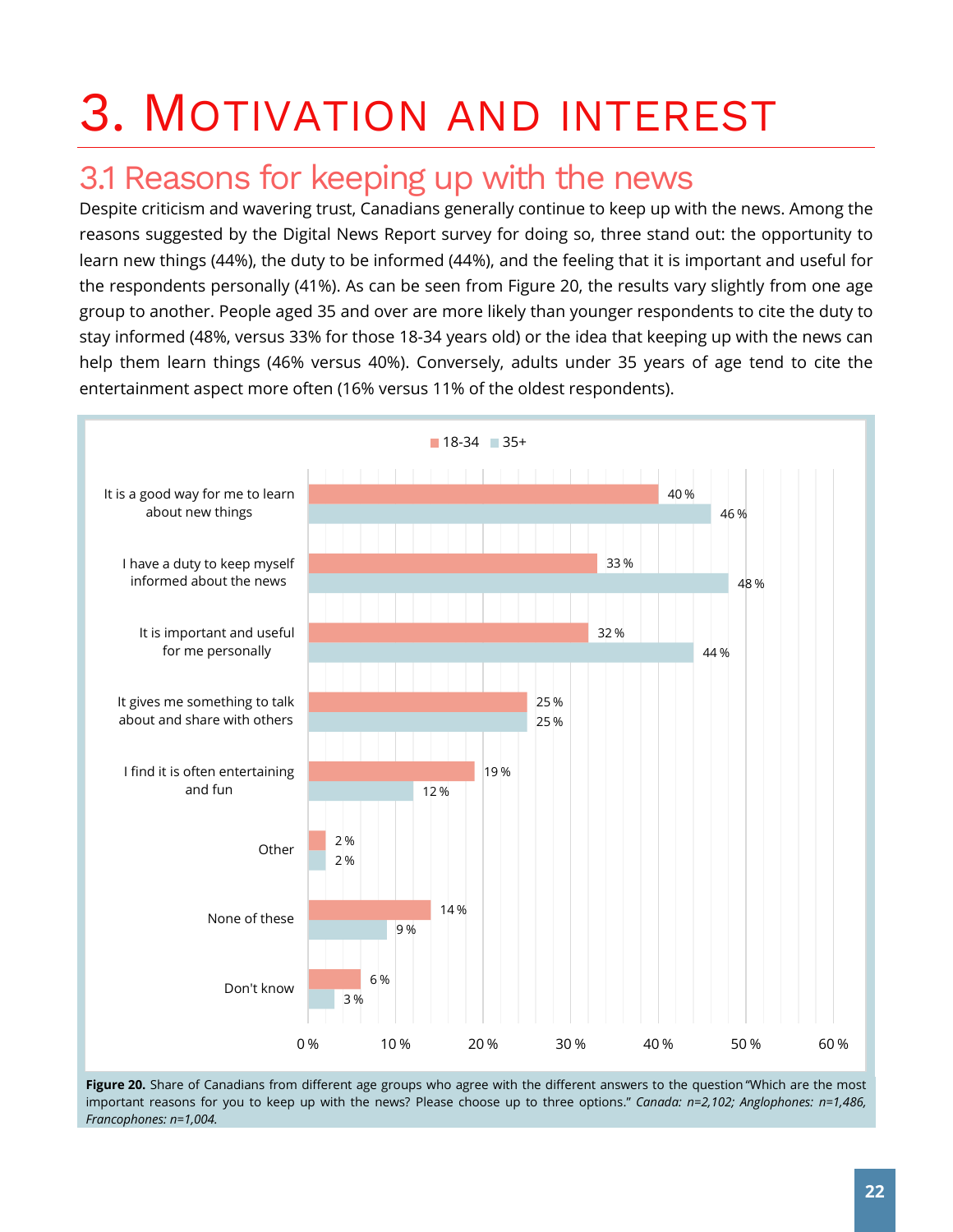## <span id="page-22-0"></span>3.2 Interest in different news categories

When it comes to the news topics that interest the greatest number of Canadians, local news comes first, as is often the case in such surveys, at 65%.<sup>9</sup> This is the category cited most often by Anglophones (65%) and Francophones (60%) alike. Next come international news (53%), coronavirus news (47%), political news (45%) and science and technology (39%).

Because the Francophones surveyed generally named more topics of interest than did Anglophones, only local news obtained a larger share of responses among Anglophones (difference of 5 pp or more). In contrast, topics such as COVID-19, business, finance and economy, culture, education, or environment and climate change were all cited more by Francophones.

| News topics                       | Canada | Anglophones | Francophones |
|-----------------------------------|--------|-------------|--------------|
| Local news                        | 65%    | 65%         | 60%          |
| International news                | 53%    | 53%         | 55%          |
| Coronavirus                       | 47%    | 44%         | 53%          |
| Political news                    | 45%    | 46%         | 44%          |
| Science and technology            | 39%    | 39%         | 42%          |
| Environment and climate change    | 39%    | 38%         | 44%          |
| Crime and personal security       | 38%    | 37%         | 36%          |
| Business, finance and economy     | 35%    | 34%         | 43%          |
| Fun news                          | 32%    | 31%         | 32%          |
| Sports                            | 32%    | 32%         | 31%          |
| Mental health/wellness            | 31%    | 31%         | 34%          |
| Cultural news                     | 30%    | 28%         | 37%          |
| Social justice                    | 29%    | 27%         | 32%          |
| Lifestyle (travel, fashion, etc.) | 28%    | 27%         | 29%          |
| Entertainment and celebrities     | 27%    | 27%         | 24%          |
| Education                         | 25%    | 23%         | 32%          |
| None of these                     | 4%     | 4%          | 3%           |
| Don't know                        | 2%     | 2%          | 3%           |

**Table 2.** List of news topics of interest to Anglophone and Francophone Canadian respondents. *Canada: n=2,102; Anglophones: n=1,486; Francophones: n=1,004.*

<sup>9</sup> This was the case with Digital News Report's 2020 Canadian survey, as it was in 2007, 2009, 2011 and 2013, when the Centre d'études sur les médias did its own study on this subject. See Giroux, Lemieux and Charlton (2015), *Les Québécois et l'information à l'ère numérique*. Quebec City: Centre d'études sur les médias[. Online.](https://www.cem.ulaval.ca/wp-content/uploads/2019/04/publicsdelinformation.pdf)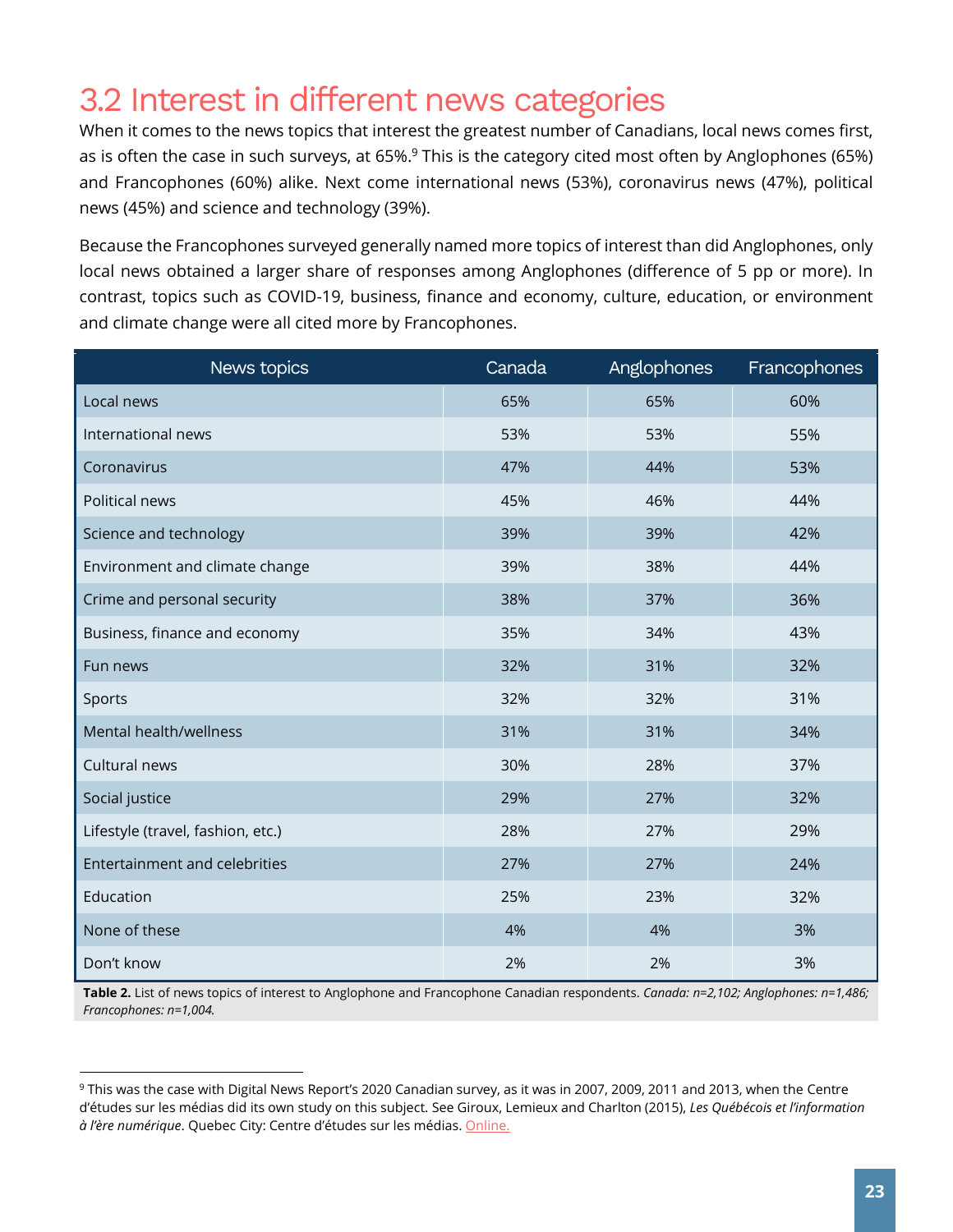The interests vary somewhat when gender and age variables are introduced. Even though women share with men local news (69%) and international news (50%) as their favourite topics, women are more likely to cite the first (+8 pp) and less the second (-7 pp). Men are much more likely than women to name political news, science and technology, sports, and business, finance and economy (differences of 10 pp or more), whereas women tend to report more interest in news related to mental health and wellness, entertainment and celebrities, lifestyle and education.

In general, those aged 35 and over tend to name more topics of interest than younger adults. This is particularly evident for the four most popular topics in the country. Local news (73%), international news (59%), COVID-19 news (53%) and political news (50%) all attract at least half of the older respondents, a rate much higher than those observed for younger adults (43%, 36%, 29% and 30%, respectively).

| News topics                       | Canada | Men | Women | $18 - 34$ | $35+$ |
|-----------------------------------|--------|-----|-------|-----------|-------|
| Local news                        | 65%    | 61% | 69%   | 43%       | 73%   |
| International news                | 53%    | 57% | 50%   | 36%       | 59%   |
| Coronavirus                       | 47%    | 44% | 49%   | 29%       | 53%   |
| Political news                    | 45%    | 53% | 38%   | 30%       | 50%   |
| Science and technology            | 39%    | 45% | 34%   | 35%       | 41%   |
| Environment and climate<br>change | 39%    | 36% | 42%   | 33%       | 41%   |
| Crime and personal security       | 38%    | 34% | 41%   | 32%       | 40%   |
| Business, finance and<br>economy  | 35%    | 41% | 30%   | 27%       | 39%   |
| Fun news                          | 32%    | 29% | 35%   | 33%       | 32%   |
| Sports                            | 32%    | 44% | 19%   | 27%       | 33%   |
| Mental health/wellness            | 31%    | 23% | 40%   | 30%       | 32%   |
| Cultural news                     | 30%    | 26% | 33%   | 32%       | 29%   |
| Social justice                    | 29%    | 25% | 32%   | 27%       | 29%   |
| Lifestyle (travel, fashion, etc.) | 28%    | 21% | 34%   | 29%       | 27%   |
| Entertainment and celebrities     | 27%    | 19% | 34%   | 28%       | 26%   |
| Education                         | 25%    | 20% | 30%   | 26%       | 25%   |
| None of these                     | 4%     | 4%  | 4%    | 7%        | 2%    |
| Don't know                        | 2%     | 2%  | 3%    | 3%        | 2%    |

**Table 3.** List of news topics of interest to respondents according to gender and age group. *Men: n=957; women: n=1,055; under 35: n=498; 35 and over: n=1,514.*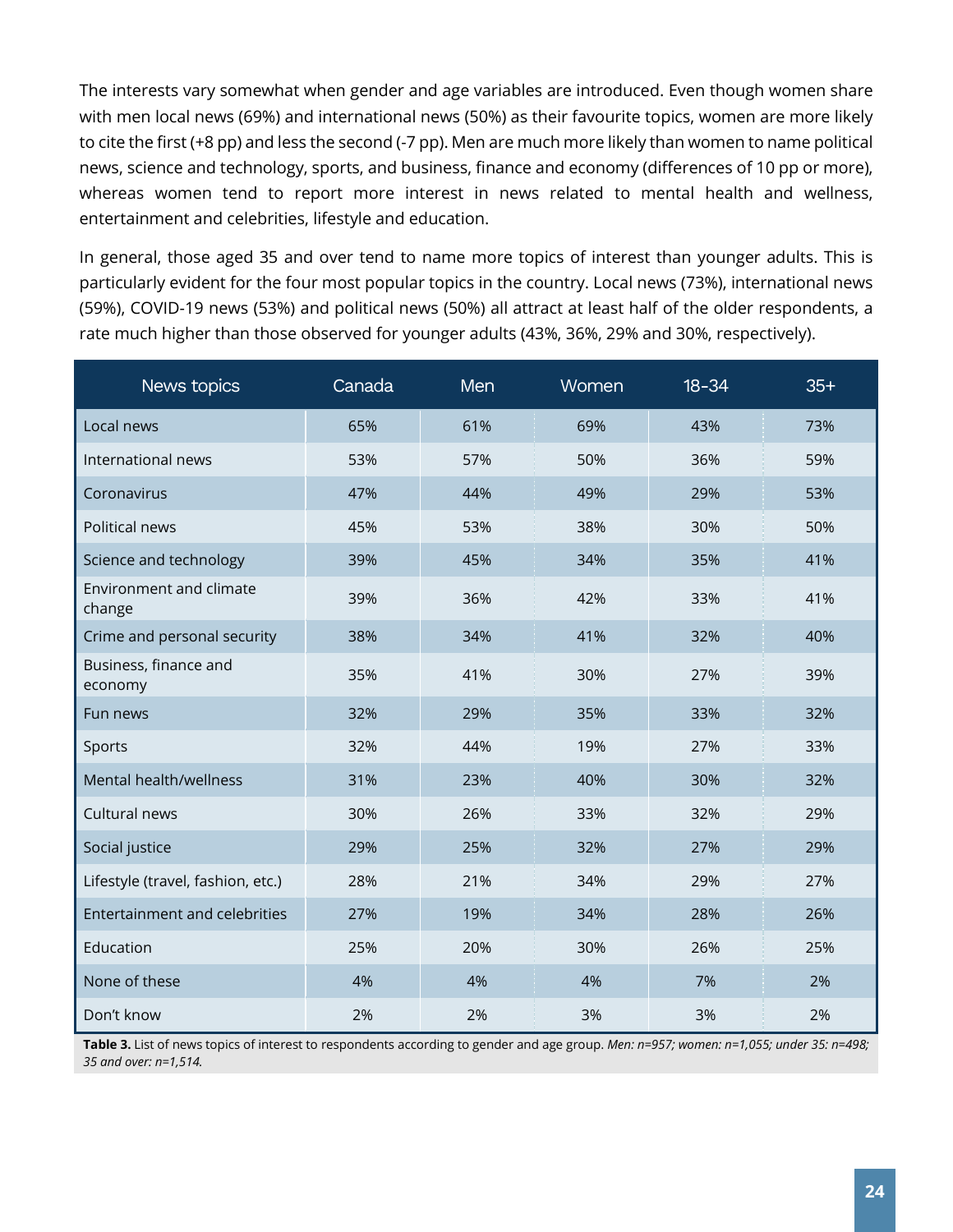## <span id="page-24-0"></span>4. MISCELLANEOUS

### <span id="page-24-1"></span>4.1 News sources

Each year, the Digital News Report asks Canadian respondents about their main source of news. In 2022, television, which has been at about 40% since 2020, still takes the top spot. At 25%, social media are slowly continuing to rise but are still not as popular as news sites or apps, which remained at about 27% for the third year. Once again this year, French-speaking respondents tend to favour television (47%) and, more broadly, traditional media (56%) more systematically than do Anglophones (36% and 44%, respectively).



**Figure 21.** Breakdown of Canadian respondents as a function of their main source of news in the week preceding the survey, from 2016 to 2022. *Base: those who consulted the news in the week preceding the survey. In 2022: n=1,882.*

## <span id="page-24-2"></span>4.2 Podcasts

Finally, Canadians are increasingly listening to podcasts: 36% of respondents said they had listened to at least one podcast in the month before the survey, an increase of 3 percentage points over the previous two years and the highest score so far. Moreover, this increase is seen among Anglophones (41%, +6 pp) and Francophones (29%, +3 pp) alike. Since 2018, these figures have increased by 9 percentage points for Anglophones and by 12 pp for Francophones.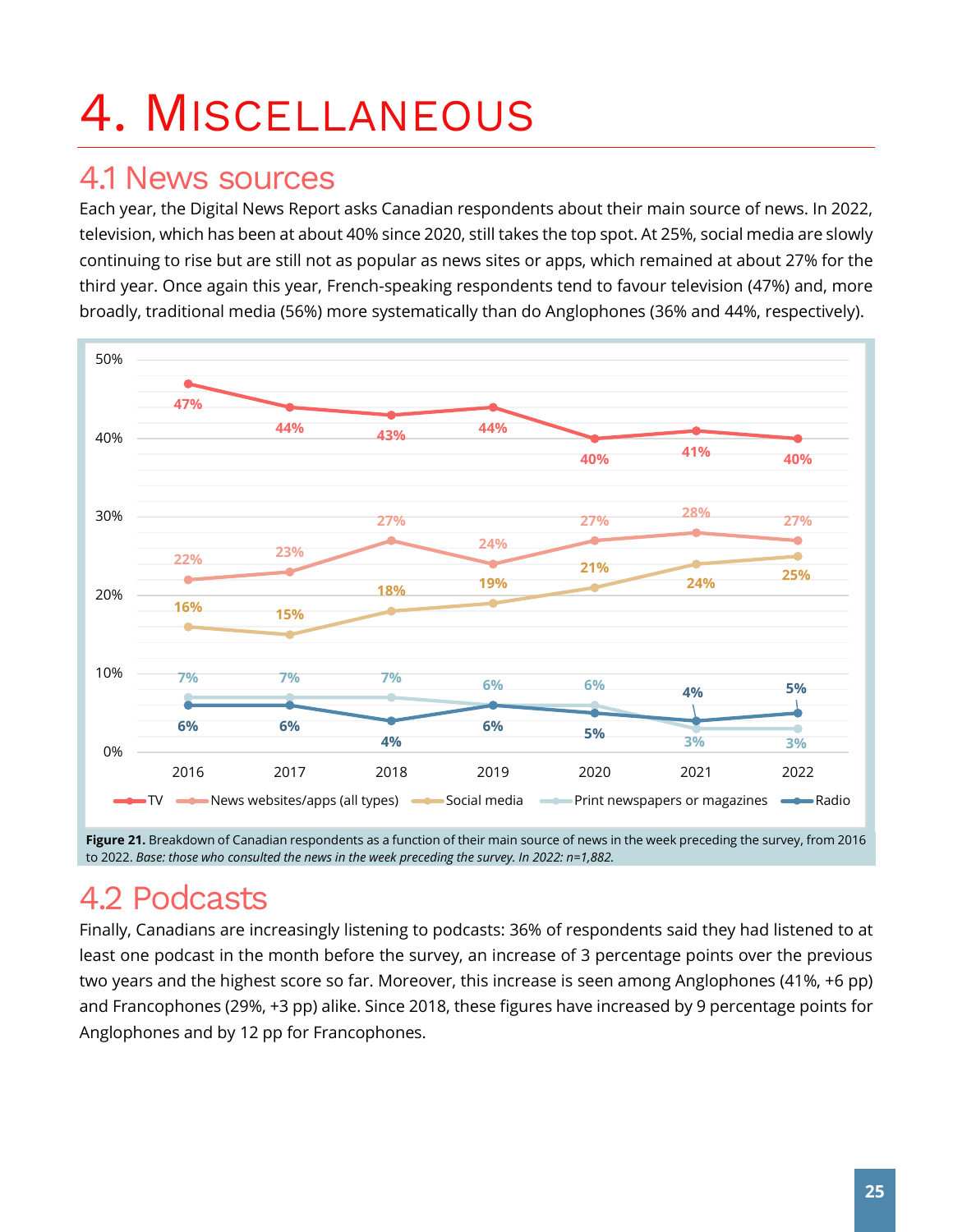

**Figure 22.** Change in the share of Anglophone and Francophone Canadian respondents who listened to at least one podcast in the month preceding the survey, 2018 to 2022. *In 2022, Canada: n=2,102; Anglophones: n=1,486; Francophones: n=1,004.*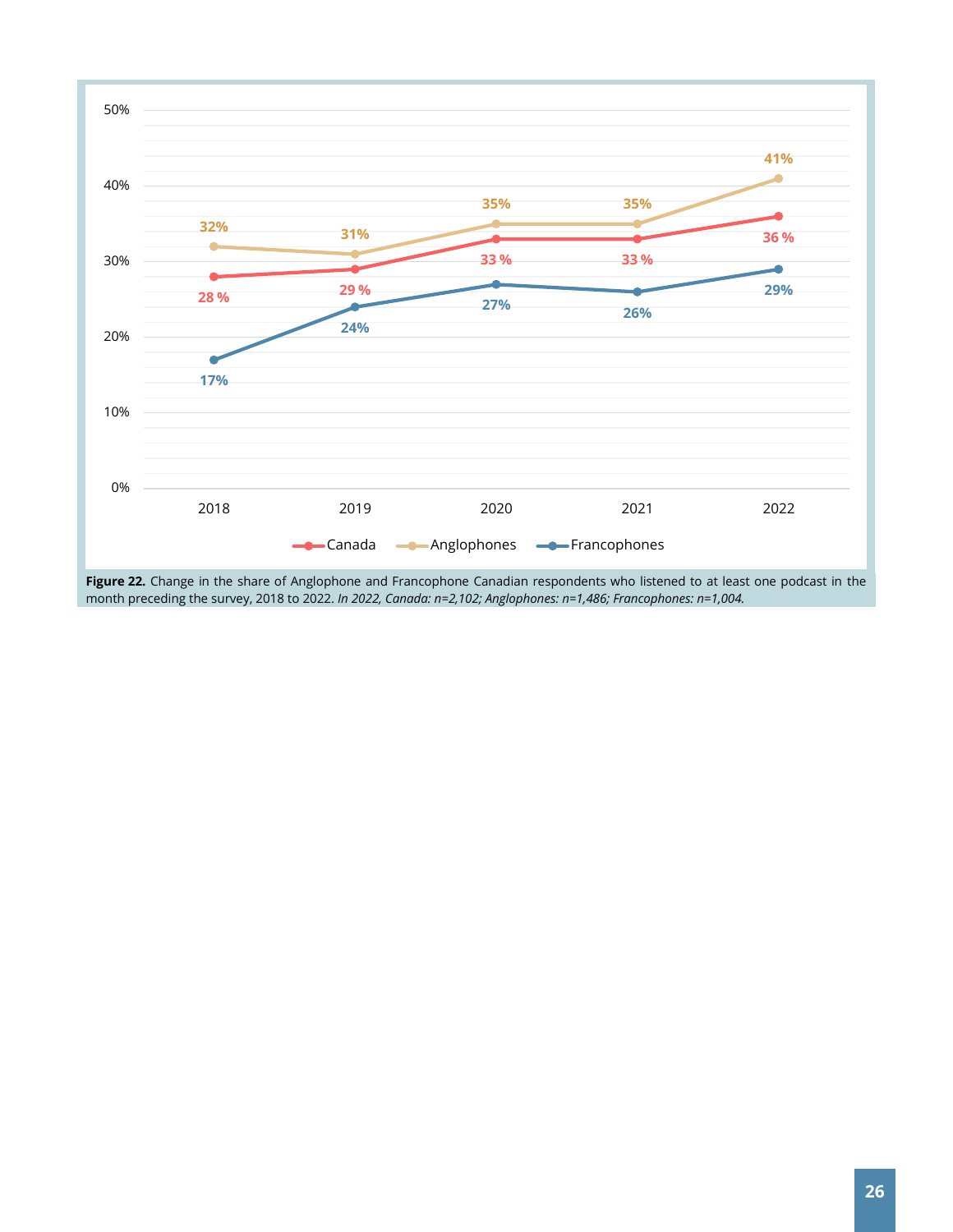# <span id="page-26-0"></span>Appendix - Wordings

#### 1. PERCEPTION

#### Q6\_2016\_1

- Je pense qu'on peut faire confiance à la plupart des nouvelles la plupart du temps
- *I think you can trust most news most of the time.*

#### Q6\_2016\_6

- Je pense pouvoir faire confiance à la plupart des informations que je consulte la plupart du temps.
- *I think I can trust most of the news I consume most of the time.*

#### Q6\_2016\_4

- Les médias d'information dans mon pays sont indépendants et ne subissent pas d'influence excessive de la part des politicien(ne)s ou du gouvernement la plupart du temps.
- *The news media in my country is independent from undue political or government influence most of the time.*

#### Q6\_2016\_5

- Les médias d'information dans mon pays sont indépendants et ne subissent pas d'influence excessive de la part du monde des affaires ou des entreprises la plupart du temps
- *The news media in my country is independent from undue business or commercial influence most of the time*

#### Q\_Cynicism\_a

- Parmi les affirmations suivantes, laquelle décrit le mieux votre opinion sur les entreprises de presse de votre pays ? –Toutes/la plupart font passer les intérêts commerciaux en premier, - Certaines font passer leurs intérêts commerciaux avant le reste, certaines pensent d'abord à la société, - toutes/la plupart font passer les intérêts de la société en premier, - Je ne sais pas
- **▶** Which of the following comes closest to your view of news organisations in your country? All/mostly commercial first, Some put commercial *interests first, some put what's best for society first, - All/mostly society first, - Don't know*

#### Q\_Cynicism\_b

- Parmi les affirmations suivantes, laquelle décrit le mieux votre opinion sur les entreprises de presse de votre pays ? Toutes/la plupart font passer leurs propres opinions politiques en premier, - Certaines font passer leurs propres opinions politiques avant le reste, certaines pensent d'abord à la société, - toutes/la plupart font passer les intérêts de la société en premier
- *Which of the following comes closest to your view of news organisations in your country? - All/mostly own political views first, - Some put their own political views first, some put what's best for society first, - All/mostly own political views first, - Don't know*

#### Q\_Polarisation

- ▶ Selon vous, dans quelle mesure les principales entreprises de presse de votre pays sont-elles proches les unes des autres sur le plan politique\_ ? – Proches : très/assez proches – Éloignées : très/assez éloignées, - Je ne sais pas
- *In your view, how politically close together or far apart are the main news organisations in your country? – Close: very /quite close together, - Far apart: very/quite far apart, - Don't know*

#### Q\_Fake\_News\_1

- Veuillez indiquer votre degré d'accord avec la déclaration suivante. « En ce qui concerne les nouvelles en ligne, je suis préoccupé(e) par la possibilité de démêler le vrai du faux sur Internet. »
- Please indicate your level of agreement with the following statement. "Thinking about online news, I am concerned about what is real and what *is fake on the internet."*

#### Q\_Fake\_News\_2021a

- Avez-vous vu des informations fausses ou trompeuses sur l'un des sujets suivants au cours de la semaine passée ? Veuillez sélectionner toutes les réponses qui s'appliquent.
- *Have you seen false or misleading information about any of the following topics, in the last week? Please select all that apply.*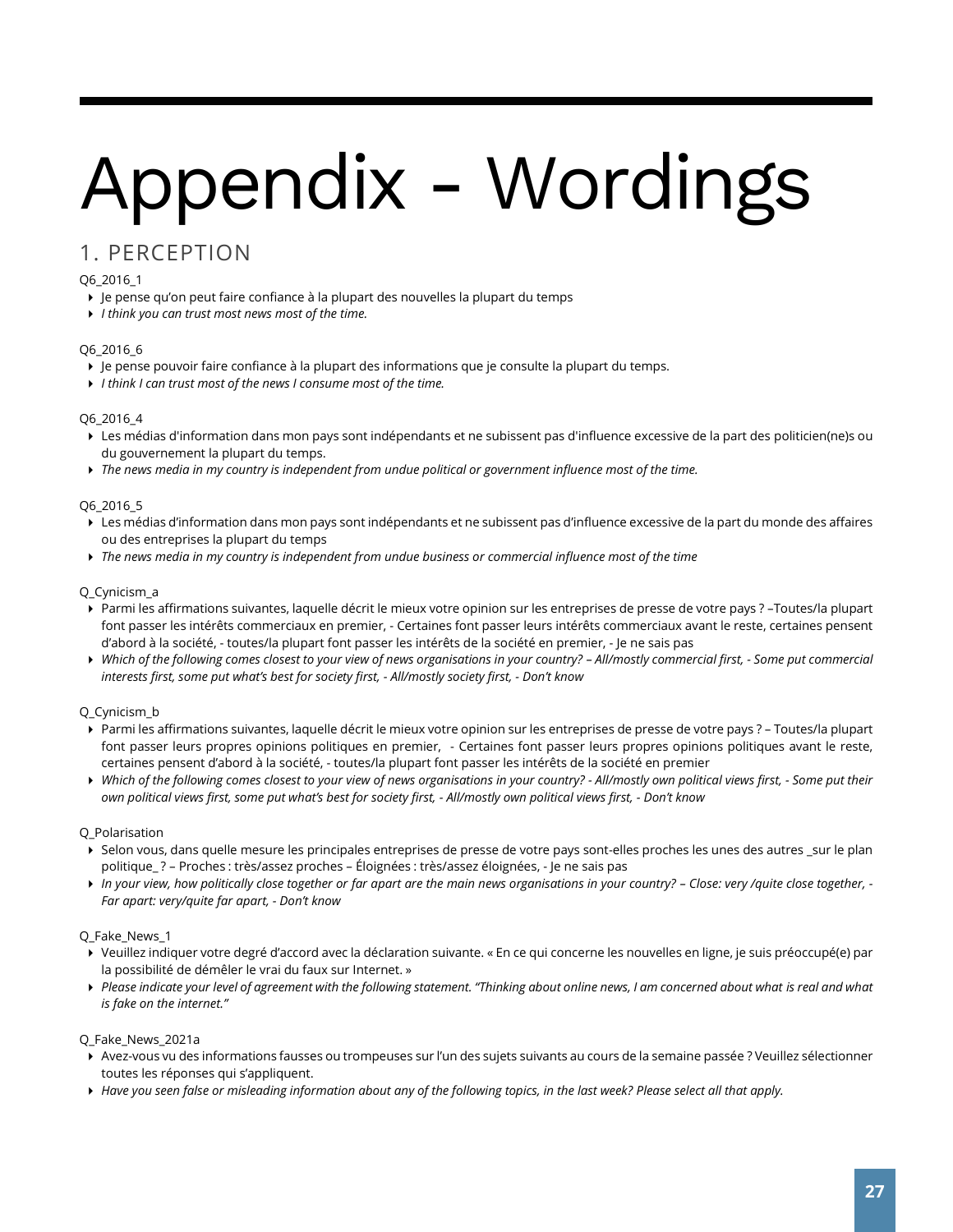#### Q1di\_2017

- Vous est-il arrivé ces derniers temps d'essayer activement d'éviter les nouvelles ?
- *Do you find yourself actively trying to avoid news these days?*

#### Q1di\_2017ii

- Vous avez indiqué qu'il vous arrivait d'essayer d'éviter les nouvelles. Parmi les raisons suivantes, quelles sont celles pour lesquelles vous essayez activement d'éviter les nouvelles ? Veuillez sélectionner toutes les réponses qui s'appliquent.
- *Why do you find yourself actively trying to avoid the news? Please select all that apply.*

### 2. CONSUMPTION

#### Q7a

- Avez-vous payé pour accéder à un contenu de nouvelles EN LIGNE ou avez-vous accédé à un service payant de nouvelles EN LIGNE \_au cours de la dernière année ? (Il peut s'agir d'un abonnement numérique, d'un abonnement pour une combinaison de format numérique et imprimé ou d'un paiement unique pour un article, un don, une application ou une édition en ligne).
- *Have you paid for ONLINE news content, or accessed a paid for ONLINE news service in the last year? (This could be a digital subscription, combined digital/print subscription, a donation, or one off payment for an article or app or e-edition)*

#### Q7\_SUBS

- Vous avez indiqué avoir effectué un paiement dans le cadre d'un abonnement ou d'une adhésion à un service de nouvelles numériques au cours de l'année passée. Combien de fournisseurs de nouvelles payez-vous ainsi ?
- *You said you have paid a subscription or made an on-going donation to a digital news service in the last year. How many different news providers do you regularly pay money to?*

#### Q7\_SUBS\_name\_2022

- Vous avez indiqué avoir payé un abonnement ou une adhésion à un service de nouvelles numérique au cours de l'année passée… Parmi les suivants, auquel vous êtes-vous abonné(e) ? Merci de sélectionner toutes les propositions qui conviennent.
- *You said you have paid a subscription/membership to a digital news service in the last year… Which of the following did you subscribe to? Please select all that apply.*

#### Q\_Sub\_fatigue1

- De nos jours, vous pouvez payer un abonnement à beaucoup de médias en ligne. Parmi les médias en ligne suivants, à combien vous êtes-vous abonné(e) avec votre propre argent, le cas échéant ?
- *There are many different online media subscriptions you can pay for these days. How many of the following \_online media subscriptions\_ do you currently have, if any, that you pay for with your own money?*

#### Q\_Sub\_fatigue2a

- Au cours de l'année prochaine, pensez-vous que le nombre d'abonnements à des médias en ligne que vous payez avec votre propre argent va augmenter, diminuer ou rester identique ?
- *In the next year, do you expect the number of online media subscriptions you pay for with your own money to increase, decrease, or stay the same?*

#### REGISTER1

- Certains médias d'information en ligne vous demandent désormais de vous inscrire (en fournissant une adresse courriel ou en créant un compte) pour pouvoir accéder à leur contenu sans limites. Vous êtes-vous inscrit(e) à des médias d'information au cours des 12 derniers mois ?
- *Some online news outlets now ask you to register (for example to give an email address or set up an account) before they will give you full access to their content. Have you done this in the last year?*

#### REGISTER2\_2.1

- Je fais confiance à la plupart des sites de nouvelles concernant l'utilisation responsable de mes données.
- *I trust most news websites to use my data responsibly.*

#### REGISTER\_2.2

- Je fais confiance à la plupart des réseaux sociaux concernant l'utilisation responsable de mes données.
- *I trust most social media sites to use my data responsibly.*

#### REGISTER\_2.3

- Je fais confiance à la plupart des détaillants en ligne concernant l'utilisation responsable de mes données.
- *I trust most online retailers to use my data responsibly.*